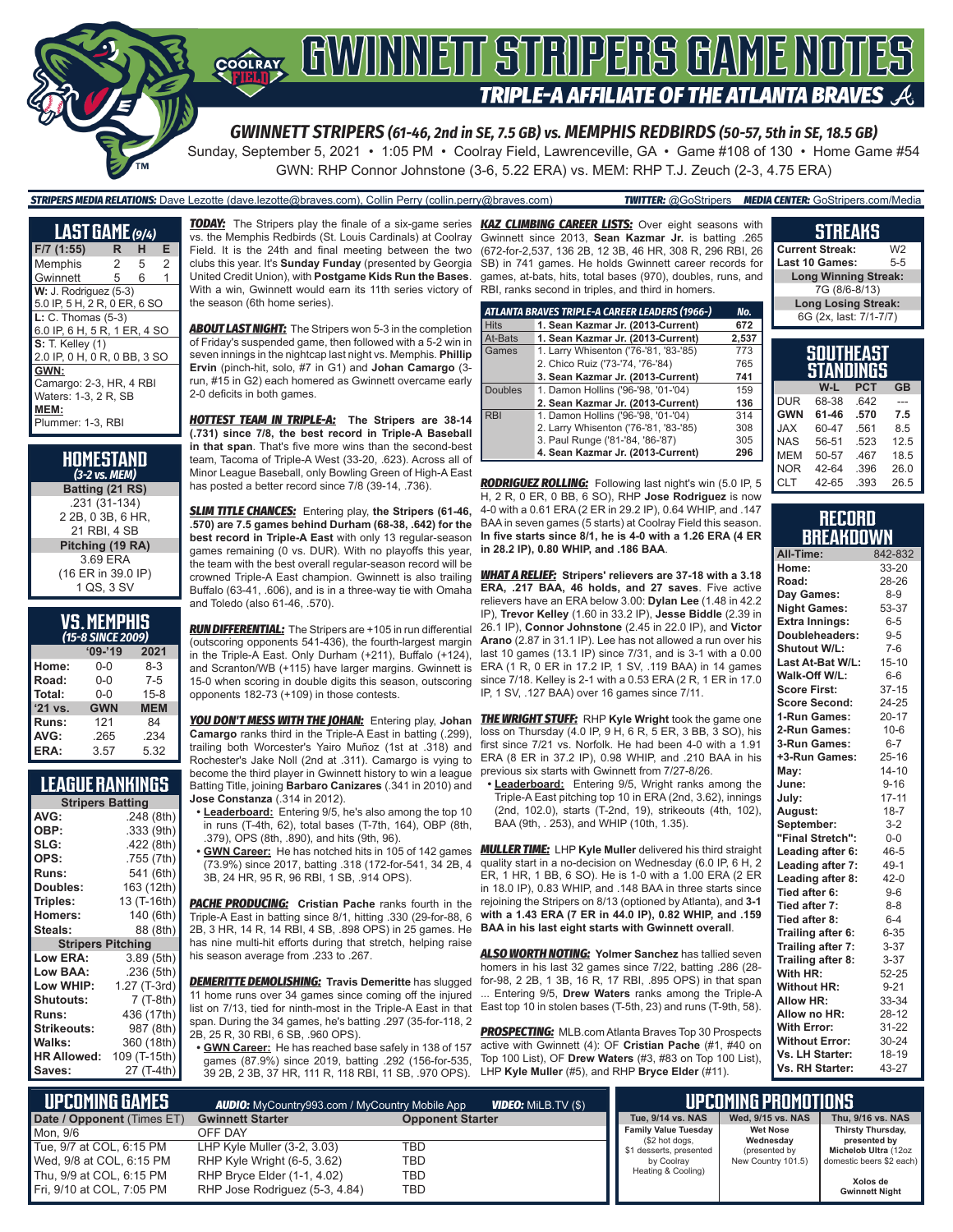

#### *SUNDAY, SEPTEMBER 5, 2021 VS. MEMPHIS*

#### **MANAGER MATT TUIASOSOPO**

**Matt Tuiasosopo** is in his first season as Gwinnett manager and his third season as a coach in the Atlanta Braves organization in 2021. He was named the seventh manager in team history on 3/30/21. Tuiasosopo is both the youngest manager in team history (turned 35 on 5/10) and the first former Gwinnett player to manage the club (hit .221 with 19 HR, 73 RBI in 178 games from 2016-17).

Tuiasosopo made his managerial debut in 2019 with Class-A Rome, leading the club to a 65-74 record and earning Atlanta's Bobby Cox Award for minor league manager of the year. He was set to return to Rome in 2020, but was reassigned to the Braves Alternate Training Site at Coolray Field once the MiLB season was canceled.

| Tuiasosopo's Managerial Career | Games | W-L     | <b>PCT</b> | <b>Plavoffs</b> |
|--------------------------------|-------|---------|------------|-----------------|
| With Gwinnett (1 Season):      | 107   | 61-46   | .570       |                 |
| MiLB Career (2 Seasons):       | 246   | 126-120 | .512       |                 |

*All staff bios available in the 2021 Stripers Media Guide*

|                            | EJECTIONS (4)            |                         |
|----------------------------|--------------------------|-------------------------|
| Player/Coach               | Date/Inning              | <b>Umpire</b>           |
| <b>Ryan Goins</b>          | 5/25 vs. MEM, 7th Inning | <b>HP Clint Vondrak</b> |
| <b>MGR Matt Tuiasosopo</b> | 6/3 vs. JAX, 8th Inning  | <b>HP Alex Tosi</b>     |
| <b>Travis Snider</b>       | 7/30 at MEM, 8th Inning  | HP John Bacon           |
| <b>Ryan Casteel</b>        | 8/17 at LOU, 3rd Inning  | 1B Charlie Ramos        |

|                               |     |                |                                       |            | TEAM DEFENSE (4TH IN TRIPLE-A EAST)               |                                                     |           |
|-------------------------------|-----|----------------|---------------------------------------|------------|---------------------------------------------------|-----------------------------------------------------|-----------|
| <b>PCT</b>                    | G   | ТC             | <b>PO</b>                             | A          | Е                                                 | <b>DP</b>                                           | TP        |
| .983                          | 107 | 3791           | 2767                                  | 960        | 64                                                | 104                                                 |           |
| <b>Catchers</b>               |     | <b>SB</b>      | <b>CS</b>                             | <b>ATT</b> | <b>PCT</b>                                        | <b>PB</b>                                           | $W-L$     |
| Casteel, Ryan                 |     | $\overline{4}$ | 0                                     | 4          | .000                                              | 1                                                   | $1 - 2$   |
| Contreras, William            |     | 20             | 0                                     | 20         | .000                                              | 5                                                   | $21 - 5$  |
| d'Arnaud. Travis              |     | 2              | $\overline{2}$                        | 4          | .500                                              | U                                                   | $5 - 1$   |
| Jackson, Alex                 |     | 10             | 4                                     | 14         | .286                                              |                                                     | $11 - 12$ |
| Lucroy, Jonathan              |     | 18             | 5                                     | 23         | .217                                              |                                                     | $8 - 15$  |
| Martinez, Carlos              |     | 3              | $\Omega$                              | 3          | .000                                              |                                                     | $2 - 1$   |
| Morales, Jonathan             |     | 13             | 6                                     | 19         | .316                                              | 2                                                   | $13 - 10$ |
| Total:                        |     | 70             | 17                                    | 87         | .195                                              | 11                                                  | 61-46     |
| <b>Outfield Assists (25):</b> |     |                |                                       |            |                                                   | Waters (10), Demeritte (5), Ervin (4), Sanchez (2), |           |
|                               |     |                |                                       |            | Almonte (1), Inciarte (1), Pache (1), Rosario (1) |                                                     |           |
| Pitcher Pickoffs (4):         |     |                | Kingham (2), Y. Lopez (1), Muller (1) |            |                                                   |                                                     |           |
| <b>Catcher Pickoffs (3):</b>  |     |                | Casteel (1), Jackson (1), Morales (1) |            |                                                   |                                                     |           |

# **STARTS**

|     | <b>By Batting Order</b>                                                                                                                                                                                              |
|-----|----------------------------------------------------------------------------------------------------------------------------------------------------------------------------------------------------------------------|
| 1:  | Waters (71), Pache (21), Inciarte (6), Arcia (5), Almonte (1), Ervin (1), Gore (1),<br>Sanchez (1)                                                                                                                   |
| 2:  | Pache (32), Kipnis (24), Arcia (18), Rosario (11), Goins (9), Demeritte (4), Waters (3),<br>Almonte (1), Camargo (1), Ervin (1), Gore (1), Heredia (1), Sanchez (1)                                                  |
| 3:  | Arcia (49), Camargo (36), d'Arnaud (6), Demeritte (4), Kipnis (4), Jackson (3),<br>Lucroy (3), Contreras (2)                                                                                                         |
| 4:  | Camargo (46), Demeritte (18), Jackson (17), Contreras (6), Kipnis (6), Lucroy (5),<br>Almonte (3), Casteel (3), Rosario (2), Kazmar Jr. (1)                                                                          |
| 5:  | Contreras (25), Kazmar Jr. (13), Lucroy (13), Goins (11), Kipnis (11), Demeritte (9),<br>Almonte (8), Jackson (8), Camargo (3), Sanchez (2), Snider (2), Casteel (1), Ervin (1)                                      |
| 6:  | Goins (24), Kazmar Jr. (14), Casteel (12), Demeritte (10), Ervin (9), Snider (8),<br>Pache (7), Lucroy (5), Sanchez (5), Waters (5), Almonte (4), Contreras (3), Jackson (1)                                         |
| 7:  | Ervin (22), Kazmar Jr. (19), Goins (15), Sanchez (15), Snider (13), Pache (6),<br>Casteel (5), Demeritte (5), Morales (3), Waters (3), Almonte (1)                                                                   |
| 8:  | Sanchez (32), Morales (18), Ervin (13), Kazmar Jr. (12), Snider (10), Goins (7),<br>Gore (7), Casteel (5), Brugman (1), Martinez (1), Unroe (1)                                                                      |
| 9:  | Starting Pitchers (65), Sanchez (12), Morales (11), Ervin (4), Gore (4), Snider (4),<br>Casteel (2), Kazmar Jr. (2), Martinez (2), Unroe (1)                                                                         |
|     | <b>By Position</b>                                                                                                                                                                                                   |
| C:  | Contreras (26), Jackson (23), Lucroy (23), Morales (23), d'Arnaud (6), Casteel (3),<br>Martinez (3)                                                                                                                  |
| 1B: | Camargo (49), Casteel (23), Snider (14), Kazmar Jr. (9), Morales (6), Lucroy (2),<br>Unroe (2), Demeritte (1), Goins (1)                                                                                             |
| 2B: | Kipnis (37), Goins (25), Sanchez (24), Kazmar Jr. (19), Arcia (1), Morales (1)                                                                                                                                       |
| 3B: | Camargo (34), Kazmar Jr. (30), Sanchez (24), Goins (14), Arcia (3), Morales (2)                                                                                                                                      |
| SS: | Arcia (63), Goins (26), Sanchez (16), Camargo (1), Kazmar Jr. (1)                                                                                                                                                    |
| LF: | Waters (34), Ervin (24), Gore (13), Almonte (9), Snider (7), Demeritte (6), Kipnis (5),<br>Arcia (4), Rosario (3), Heredia (1), Sanchez (1)                                                                          |
| CF: | Pache (60), Waters (30), Ervin (6), Rosario (6), Inciarte (5)                                                                                                                                                        |
| RF: | Demeritte (40), Ervin (20), Waters (18), Snider (11), Almonte (8), Pache (4),<br>Sanchez (3), Rosario (2), Camargo (1)                                                                                               |
| DH: | Contreras (10), Jackson (6), Snider (5), Demeritte (3), Kipnis (3), Casteel (2),<br>Kazmar Jr. (2), Pache (2), Rosario (2), Almonte (1), Arcia (1), Brugman (1), Camargo (1),<br>Ervin (1), Inciarte (1), Lucroy (1) |

|               | <b>VS. 2021 OPPONENTS</b> |          |              |               |         |         |              |  |  |  |  |  |
|---------------|---------------------------|----------|--------------|---------------|---------|---------|--------------|--|--|--|--|--|
|               | Home                      | Road     | <b>Total</b> |               | Home    | Road    | <b>Total</b> |  |  |  |  |  |
| <b>CLT</b>    | $5 - 1$                   | $11 - 1$ | $16 - 2$     | COL           |         |         |              |  |  |  |  |  |
| <b>DUR</b>    | $4 - 2$                   | $1 - 5$  | $5 - 7$      | LOU           | $4 - 2$ | $5 - 1$ | $9 - 3$      |  |  |  |  |  |
| <b>JAX</b>    | $1 - 5$                   | $- - -$  | $1 - 5$      | <b>MW DIV</b> | $4 - 2$ | $5-1$   | $9 - 3$      |  |  |  |  |  |
| <b>MEM</b>    | $8-3$                     | $7-5$    | $15 - 8$     |               |         |         |              |  |  |  |  |  |
| <b>NAS</b>    | $6-6$                     | $3-9$    | $9 - 15$     |               |         |         |              |  |  |  |  |  |
| <b>NOR</b>    | $5 - 1$                   | 1-5      | $6-6$        |               |         |         |              |  |  |  |  |  |
| <b>SE DIV</b> | $29 - 18$                 | 23-25    | $52 - 43$    |               |         |         |              |  |  |  |  |  |

#### **LAST AT-BAT WINS** *(15)*

The Stripers are 15-10 (.600) in games decided in the last at-bat in 2021.

| Date/Opponent        | <b>Score</b> | Game-Winning Play (*=Walk-Off)           |
|----------------------|--------------|------------------------------------------|
| 5/4 at Charlotte     | 10-9 (12th)  | Almonte scores on E4 (Reynolds)          |
| 5/9 at Charlotte     | 12-9 (10th)  | Camargo RBI single                       |
| 5/14 vs. Louisville  | $2-1$ (8th)  | Arcia solo HR                            |
| 5/16 vs. Louisville  | $5-4$ (9th)  | Arcia walk-off solo HR*                  |
| 5/25 vs. Memphis     | $2-1$ (9th)  | Kazmar walk-off single*                  |
| 6/9-G2 at Memphis    | $3-1$ (8th)  | Waters RBI single                        |
| 6/18 vs. Nashville   | 8-7 (10th)   | Arcia scores on E4 (Hiura on Lucroy FC)* |
| 6/30 at Durham       | $2-1$ (9th)  | Pache RBI single                         |
| 7/18 at Charlotte    | 13-12 (9th)  | Contreras RBI double                     |
| 8/1 at Memphis       | $4-2(9th)$   | Ervin RBI single                         |
| 8/6 vs. Charlotte    | 4-3 (11th)   | Morales walk-off single*                 |
| 8/8-G1 vs. Charlotte | $4-3(7th)$   | d'Arnaud walk-off single*                |
| 8/11-G1 vs. Durham   | $4-3(7th)$   | Pache walk-off single*                   |
| 8/24 at Nashville    | $3-1$ (9th)  | Rosario solo HR                          |
| 8/25 at Nashville    | 5-4 (10th)   | Contreras RBI single                     |
|                      |              |                                          |

# **GWINNETT PLAYERS USED** *(58 IN 2021)*

**Pitchers (33)** Anderson, Ian Arano, Victor Biddle, Jesse Bradford, Chasen Burrows, Thomas Chavez, Jesse Davidson, Tucker De La Cruz, Jasseel *Edwards Jr., Carl* Elder, Bryce Flaa, Jay *Greene, Shane*  Hernandez, Daysbel *Horacek, Mitch* Johnstone, Connor *Jones, Nate* Kelley, Trevor Kingham, Nolan Lee, Dylan Lopez, Yoan Martin, Chris Minter, A.J. Muller, Kyle Newcomb, Sean Roark, Tanner Rodriguez, Jose Santana, Edgar *Tice,Ty* Toussaint, Touki Webb, Jacob *Wilson, Bryse* Wright, Kyle Ynoa, Huascar

*Almonte, Abraham* Arcia, Orlando *Brugman, Jaycob* Camargo, Johan Casteel, Ryan Contreras, William d'Arnaud, Travis Demeritte, Travis Ervin, Phillip Goins, Ryan Gore, Terrance Heredia, Guillermo *Inciarte, Ender Jackson, Alex* Kazmar Jr., Sean Kipnis, Jason

*Lucroy, Jonathan* Martinez, Carlos Morales, Jonathan Pache, Cristian Rosario, Eddie Sanchez, Yolmer Snider, Travis Unroe, Riley Waters, Drew

*Italics = Player no longer in Braves organization*

#### **BASS-LANTA**

#### OF Abraham Almonte RHP Ian Anderson INF/OF Orlando Arcia LHP Jesse Biddle INF Johan Camargo RHP Jesse Chavez C William Contreras C Travis d'Arnaud LHP Tucker Davidson RHP Carl Edwards Jr. RHP Jay Flaa

**31 players have played for both Gwinnett and Atlanta in 2021:** RHP Shane Greene OF Guillermo Heredia OF Ender Inciarte C Alex Jackson RHP Nate Jones INF Sean Kazmar Jr. C Jonathan Lucroy RHP Chris Martin LHP A.J. Minter LHP Kyle Muller (Debut) LHP Sean Newcomb

OF Cristian Pache OF Eddie Rosario RHP Edgar Santana RHP Ty Tice RHP Touki Toussaint RHP Jacob Webb RHP Bryse Wilson RHP Kyle Wright RHP Huascar Ynoa

# **ATLANTA BRAVES REHAB ASSIGNMENTS** *(10 IN 2021)*

**Player Injury (IL Date)** 

RHP Chris Martin RT Shoulder Inflammation (4/7) 5/5-5/11 OF Ender Inciarte Strained LT Hamstring (4/17)<br>OF Guillermo Heredia RT Hamstring Inflammation (5) RT Hamstring Inflammation (5/1) 5/14 C Alex Jackson Strained LT Hamstring (5/2) 5/21-6/9, 6/30-7/20 OF Cristian Pache RT Hamstring Inflammation (5/14) 5/29-6/1<br>RHP Touki Toussaint RT Shoulder Strain (3/26) 6/22-7/15 RHP Touki Toussaint RT Shoulder Strain (3/26) 6/22-7/15<br>C. Travis d'Arnaud C. Torn LT Thumb Ligament (5/2) 6/10-8/10 Torn LT Thumb Ligament (5/2) RHP Ian Anderson RT Shoulder Inflammation (7/16) 8/5-8/28<br>RHP Huascar Ynoa Fractured RT Hand (5/17) 8/6-8/16 RHP Huascar Ynoa Fractured RT Hand (5/17) 8/6-8/16 RT Abdominal Strain (7/7)

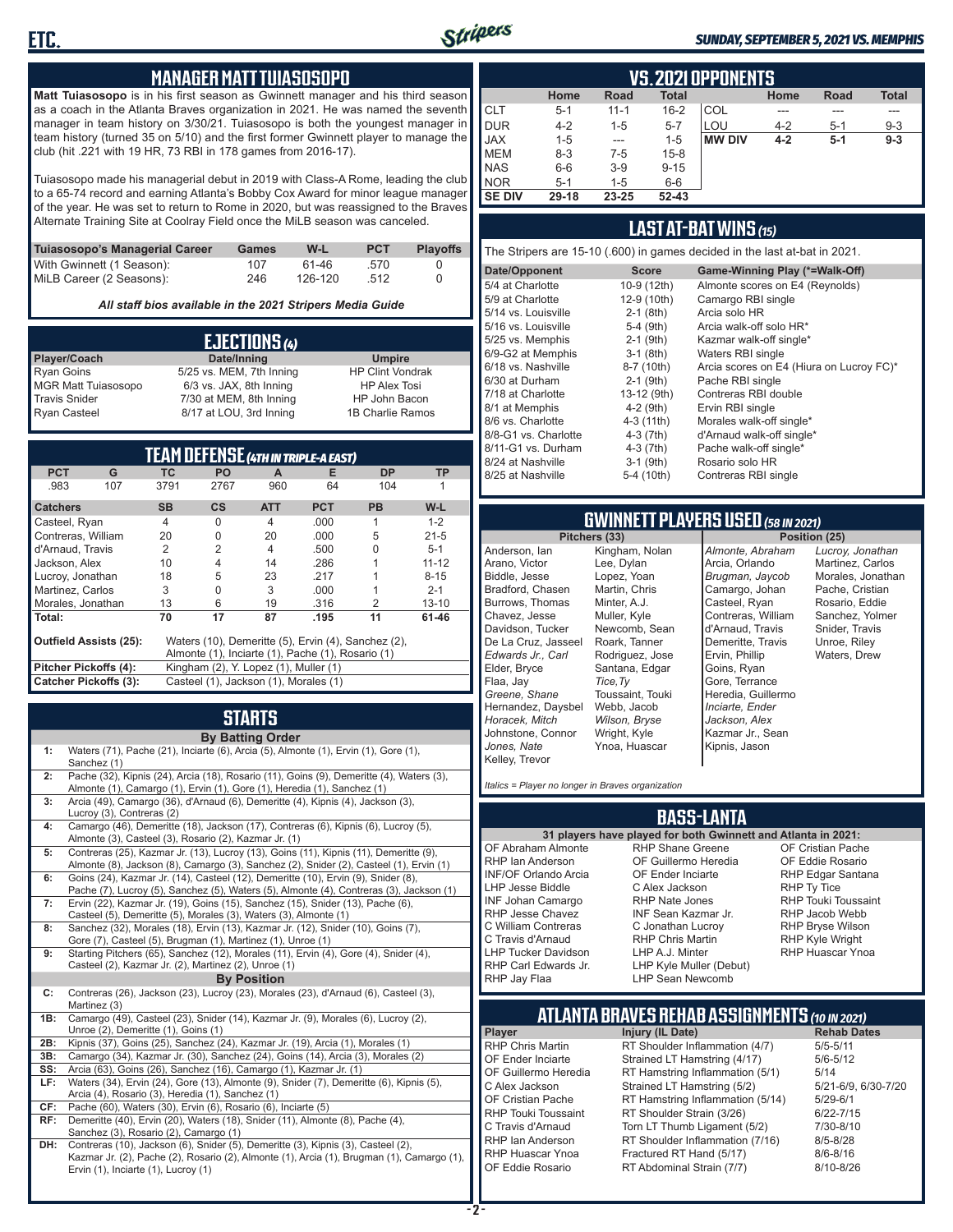## **STARTING PITCHER**



#### *SUNDAY, SEPTEMBER 5, 2021 VS. MEMPHIS*

#### **51****CONNOR JOHNSTONE BIO ON PAGE 63 OF MEDIA GUIDE**

**B/T:** R/R **BORN:** 10/4/94 in San Diego, CA (Age 26)<br>**HT:** 6-1 **ACQUIRED:** Braves' 21st round selection i **HT:** 6-1 **ACQUIRED:** Braves' 21st round selection in the 2017 June draft out of **WT:** 195 Wake Forest University (Winston-Salem. NC) Wake Forest University (Winston-Salem, NC)

*TODAY'S START:* Johnstone makes his 29th appearance and 14th start of the year in the finale of a six-game series vs. Memphis ... It is his 41st career appearance (18th start) with Gwinnett since 2018 (7-6, 5.01 ERA, 1.22 WHIP, .261 BAA) ... All-time as a starter, is 6-10 with a 4.74 ERA, 1.25 WHIP, and .273 BAA in 35 outings ... Has worked 2.0 innings in eight of his last nine starts (8 of 13 overall).

2021 SEASON: Was part of Gwinnett's Opening Night roster for the second time in his career (also in 2019) ... Made his season debut in relief on 5/4 at Charlotte, pitching 3.0 scoreless, one-hit innings (0 BB, 1 SO) ... Allowed one hit over 5.0 IP for the win in his first start of the year on 5/8 at Charlotte ... Opened the season with 8.0 scoreless innings (2 H, 0 BB, 6 SO) over his first two outings ... On 6/10 at Memphis, tossed 2.0 innings as the first of six pitchers to combine on a two-hit shutout (11-0 win) ... After making starts in 10 of 11 outings from 5/8-6/23 (1-6, 7.31 ERA), returned to a regular relief role on 6/27 ... Overall as a reliever, is 2-0 with a 2.45 ERA (5 ER in 15.2 IP), 0.73 WHIP, and .169 BAA in 15 outings.

**2020 SEASON:** Despite being selected as a non-roster invitee to Atlanta Braves Spring Training for the first time in his career, he was not included on the Braves' 60 man player pool in June and did not play.

*LOCAL PRODUCT:* Played baseball at Roswell High School, approximately 25 miles west of Coolray Field ... Named First Team All-Region in 2012 (1.97 ERA).

*CAREER ACCOLADES:* **2018:** In his first full season, went 3-3 with a 3.30 ERA, .238 BAA, 1.20 WHIP, and two saves in 30 games (12 starts) between Advanced-A Florida, Double-A Mississippi, and Triple-A Gwinnett ... Went 2-0 with a 4.50 ERA in five games (4 starts) during his Triple-A debut ... **2019:** Went 7-4 with a 4.24 ERA and one save in 35 games (7 starts) between Mississippi and Gwinnett ... Played for Scottsdale of the Arizona Fall League (2-3, 3.27 ERA in 6 starts).

|              | <b>IOHNSTONE'S OVERALL STATS</b> |           |            |       |           |           |           |            |             |  |  |  |
|--------------|----------------------------------|-----------|------------|-------|-----------|-----------|-----------|------------|-------------|--|--|--|
| Year         | Team                             | W-L       | <b>ERA</b> | G/GS  | <b>HR</b> | <b>BB</b> | <b>SO</b> | <b>BAA</b> | <b>WHIP</b> |  |  |  |
|              | 2021 Gwinnett (AAA)              | $3-6$     | 5.22       | 28/13 | 12        |           | 39        | .258       | 1.09        |  |  |  |
| MiLB Career: |                                  | $14 - 14$ | 4.18       | 96/35 | 28        | 61        | 179       | 265        | 1 27        |  |  |  |
| MLB Career:  |                                  | $0 - 0$   | $-$        | 0/0   |           |           |           | ---        |             |  |  |  |

|          | <b>JOHNSTONE'S 2021 SPLITS (WITH GWINNETT)</b> |           |                     |
|----------|------------------------------------------------|-----------|---------------------|
| Home:    | 1-4, 8.20 ERA (12G)                            | Road:     | 2-2, 2.78 ERA (16G) |
| Day:     | 1-1, 5.79 ERA (6G)                             | Night:    | 2-5, 5.11 ERA (22G) |
| Starter: | 1-6, 6.87 ERA (13G)                            | Reliever: | 2-0, 2.45 ERA (15G) |
| Vs. LHB: | .308 BAA, 6 HR                                 | Vs. RHB:  | .223 BAA, 6 HR      |

|                                                                                 | <b>IOHNSTONE VS. MEMPHIS</b> |      |  |   |      |    |  |  |  |  |  |  |
|---------------------------------------------------------------------------------|------------------------------|------|--|---|------|----|--|--|--|--|--|--|
| <b>SO</b><br><b>BB</b><br>W-L<br>ER<br>HR<br><b>ERA</b><br><b>GS</b><br>ΙP<br>G |                              |      |  |   |      |    |  |  |  |  |  |  |
| 2021:                                                                           | $0 - 1$                      | 5.54 |  | b | 13.0 | 12 |  |  |  |  |  |  |
| Career:                                                                         | $0 - 1$                      | 5.54 |  | 5 | 13.0 | 12 |  |  |  |  |  |  |

| <b>IOHNSTONE'S HIGHS &amp; LOWS</b> |                             |                                    |  |  |  |  |  |  |  |
|-------------------------------------|-----------------------------|------------------------------------|--|--|--|--|--|--|--|
|                                     | <b>Season</b>               | Career (MiLB and MLB)              |  |  |  |  |  |  |  |
| IP:                                 | 5.0 (2x, last: 5/22 at NAS) | 7.0 (8/17/18, FLA at LAK)          |  |  |  |  |  |  |  |
| Iso:                                | 5 (5/8 at CLT)              | 6 (3x, last: 8/18/19, MIS vs. PNS) |  |  |  |  |  |  |  |
| BB:                                 | 2 (7/3 at DUR)              | 3 (3x, last: 8/18/19, MIS vs. PNS) |  |  |  |  |  |  |  |
| lH:                                 | 8 (6/4 vs. JAX)             | 11 (8/13/19, MIS vs. BIR)          |  |  |  |  |  |  |  |
| ER:                                 | 5 (3x, last: 6/23 at NOR)   | 6 (8/13/19, MIS vs. BIR)           |  |  |  |  |  |  |  |
| Low-Hit CG:                         |                             | None                               |  |  |  |  |  |  |  |
| Low-ER CG:                          |                             | None                               |  |  |  |  |  |  |  |

| <b>IOHNSTONE AT THE PLATE</b>                                                          |      |    |              |  |  |  |  |  |  |  |  |  |
|----------------------------------------------------------------------------------------|------|----|--------------|--|--|--|--|--|--|--|--|--|
| <b>SO</b><br><b>BB</b><br>AVG.<br><b>HR</b><br><b>RBI</b><br>3B<br>2B<br>AB.<br>н<br>R |      |    |              |  |  |  |  |  |  |  |  |  |
| 2021 w/GWN:                                                                            | .000 |    |              |  |  |  |  |  |  |  |  |  |
| <b>IMILB Career:</b>                                                                   | .000 | 25 | <sup>n</sup> |  |  |  |  |  |  |  |  |  |

|            |                | JOHNSTONE'S 2021 STARTS (ALL LEVELS) |     |   |   |    |              |           |           |           |                           |            |                                                |
|------------|----------------|--------------------------------------|-----|---|---|----|--------------|-----------|-----------|-----------|---------------------------|------------|------------------------------------------------|
| Team       | Date/Opp.      | <b>Result</b>                        | IP  | н | R | ER | <b>HR</b>    | <b>BB</b> | <b>SO</b> | NP-S      | Opp. Starter              | Final      | <b>Notes</b>                                   |
| GWN        | 5/8 at CLT     | W. 1-0                               | 5.0 |   |   |    |              |           | 5         | 58-37     | <b>Matt Tomshaw</b>       | W. 7-3     | Faced minimum through 5.0 innings.             |
| GWN        | 5/13 vs. LOU   | L. 1-1                               | 4.0 | h | 5 | 5  | 2            |           | 3         | 63-43     | <b>Vladimir Gutierrez</b> | $L.7-8$    | First career Triple-A loss (had been 5-0).     |
| <b>GWN</b> | 5/22 at NAS    | $L. 1-2$                             | 5.0 |   | 2 |    |              |           | 3         | 54-38     | Zack Godlev               | $L. 1-2$   | Both runs scored on Jace Peterson homer.       |
| GWN        | 5/29 vs. MEM   | $L. 1-3$                             | 4.0 | 5 | 5 | .h |              |           | 3         | 66-45     | <b>Andrew Miller</b>      | $L.3-8$    | Streak of 19.1 IP without a walk ended in 2nd. |
| GWN        | $6/4$ vs. JAX  | $L. 1 - 4$                           | 2.0 | 8 | 4 |    | $\mathbf{0}$ |           |           | 39-28     | <b>Braxton Garrett</b>    | $L.0 - 5$  | Shortest start since 7/6/17 (with Danville).   |
| <b>GWN</b> | 6/10 at MEM    | <b>ND</b>                            | 2.0 |   |   |    | 0            |           |           | $27-19$   | <b>Thomas Parsons</b>     | W. 11-0    | Combined with 5 pitchers on 2-hit shutout.     |
| GWN        | 6/13 at MEM    | <b>ND</b>                            | 2.0 | З |   |    | <sup>0</sup> |           |           | $26 - 20$ | Bernardo Flores Jr.       | ∟. 6-7     | Second spot start in a four-day span.          |
| <b>GWN</b> | 6/16 vs. NAS   | <b>ND</b>                            | 2.0 |   |   |    |              |           |           | $27-18$   | Thomas Jankins            | W. 9-3     | Third spot start in a seven-day span.          |
| GWN        | $6/20$ vs. NAS | L. 1-5                               | 2.0 | 4 | 3 | 3  |              |           |           | 34-23     | Angel Perdomo             | $L. 2-6$   | Fourth spot start in an 11-day span.           |
| GWN        | 6/23-G2 at NOR | $L. 1-6$                             | 2.2 |   | 5 | 5  |              |           |           | 49-34     | Manny Barreda             | $L. 2 - 5$ | Yielded back-to-back solo HRs in first inning. |
| <b>GWN</b> | 7/31 at MEM    | <b>ND</b>                            | 2.0 |   | 0 |    | 0            |           |           | $27-15$   | Johan Oviedo              | W. 2-1     | Third scoreless spot start this year.          |
| GWN        | 8/29 at NAS    | <b>ND</b>                            | 2.0 |   |   | U  | U            |           |           | $30 - 21$ | Patrick Weigel            | $L. 2-3$   | Lone run allowed reached on throwing error.    |
| GWN        | 9/2 vs. MEM    | <b>ND</b>                            | 2.0 |   | っ |    |              |           |           | 42-26     | <b>Austin Warner</b>      | $L. 2-3$   | Pair of runs scored on Yepez 1st inn, homer.   |

|                     | <b>STRIPERS STARTING PITCHERS (14 IN 2021)</b> |            |           |                |          |                             |                            |                                                    |  |  |  |
|---------------------|------------------------------------------------|------------|-----------|----------------|----------|-----------------------------|----------------------------|----------------------------------------------------|--|--|--|
| <b>Pitcher</b>      | W-L                                            | <b>ERA</b> | <b>GS</b> | QS             |          | <b>Team W-L Run Support</b> | <b>Last Gwinnett Start</b> | <b>Final Line</b>                                  |  |  |  |
| Anderson, lan       | $0 - 0$                                        | 3.68       | 4         | $\Omega$       | $3-1$    | 1.75 RPG (7 Tot.)           | 8/24 at NAS (ND)           | 5.0 IP, 3 H, 1 R, 1 ER, 2 BB, 9 SO (90p/54s)       |  |  |  |
| Burrows, Thomas     | $0 - 0$                                        | 0.00       |           | $\Omega$       | $1 - 0$  | $0.00$ RPG $(0$ Tot.)       | 7/21-G1 vs. NOR (ND)       | 1.0 IP, 0 H, 1 R, 0 ER, 3 BB, 2 SO (32p/13s)       |  |  |  |
| Davidson, Tucker    | $2 - 1$                                        | 0.90       | 3         | 3              | $2 - 1$  | 5.33 RPG (16 Tot.)          | 5/23 at NAS (L)            | 6.0 IP, 1 H, 1 R, 1 ER, 1 BB, 9 SO, 1 HR (82p/51s) |  |  |  |
| De La Cruz, Jasseel | $0 - 3$                                        | 7.02       | 15        | $\Omega$       | $8 - 7$  | 2.27 RPG (34 Tot.)          | 8/14 vs. DUR (L)           | 0.0 IP, 3 H, 3 R, 3 ER, 1 BB, 0 SO, 1 WP (19p/10s) |  |  |  |
| Elder, Bryce        | $1 - 1$                                        | 4.02       | 3         |                | $2 - 1$  | 2.67 RPG (8 Tot.)           | 9/3 vs. MEM (ND)           | 4.0 IP, 5 H, 2 R, 2 ER, 1 BB, 7 SO, 1 WP (64p/46s) |  |  |  |
| Johnstone, Connor   | $1 - 6$                                        | 6.87       | 13        | $\Omega$       | $4 - 9$  | 1.77 RPG (23 Tot.)          | 9/2-G2 vs. MEM (ND)        | 2.0 IP, 3 H, 2 R, 2 ER, 0 BB, 1 SO, 1 HR (42p/26s) |  |  |  |
| Kingham, Nolan      | $0 - 4$                                        | 8.89       | 6         | $\Omega$       | $2 - 4$  | 1.33 RPG (8 Tot.)           | 8/15 vs. DUR (L)           | 5.0 IP, 9 H, 6 R, 6 ER, 2 BB, 3 SO, 1 HR (93p/56s) |  |  |  |
| Muller, Kyle        | $3 - 2$                                        | 3.03       | 12        | 5.             | $10 - 2$ | 3.83 RPG (46 Tot.)          | 9/1 vs. MEM (ND)           | 6.0 IP, 6 H, 2 R, 2 ER, 1 BB, 6 SO, 1 HR (91p/54s) |  |  |  |
| Roark, Tanner       | $0-0$                                          | 0.00       | 3         | $\Omega$       | $2 - 1$  | 2.67 RPG (8 Tot.)           | 8/22 at LOU (ND)           | 2.0 IP, 2 H, 0 R, 2 BB, 1 SO, 1 WP (32p/17s)       |  |  |  |
| Rodriguez, Jose     | $5 - 3$                                        | 4.95       | 13        |                | 7-6      | 3.00 RPG (39 Tot.)          | 9/4 vs. MEM (W)            | 5.0 IP, 5 H, 2 R, 0 ER, 0 BB, 6 SO (92p/68s)       |  |  |  |
| Toussaint, Touki    | $2 - 1$                                        | 4.32       | 4         | $\overline{2}$ | $2 - 2$  | 3.50 RPG (14 Tot.)          | 7/13 at CLT (W)            | 6.0 IP, 3 H, 2 R, 2 ER, 3 BB, 7 SO, 1 HR (89p/54s) |  |  |  |
| Wilson, Bryse       | $4 - 2$                                        | 4.47       | 9         | 3              | $6 - 3$  | 3.00 RPG (27 Tot.)          | 7/7 vs. NAS (ND)           | 5.0 IP, 8 H, 5 R, 5 ER, 2 BB, 2 SO, 2 HR (81p/50s) |  |  |  |
| Wright, Kyle        | $6 - 5$                                        | 3.62       | 19        |                | $10-9$   | 2.42 RPG (46 Tot.)          | 9/2-G1 vs. MEM (L)         | 4.0 IP, 9 H, 6 R, 5 ER, 3 BB, 3 SO (83p/50s)       |  |  |  |
| Ynoa, Huascar       | $0 - 0$                                        | 4.32       | 2         | $\Omega$       | $2 - 0$  | 2.50 RPG (5 Tot.)           | 8/11-G2 vs. DUR (ND)       | 4.2 IP, 4 H, 3 R, 3 ER, 4 BB, 7 SO, 1 WP (83p/51s) |  |  |  |
| Total:              | 24-28                                          | 4.59       | 107       | 22             | 61-46    | 2.63 RPG (281 Tot.)         |                            |                                                    |  |  |  |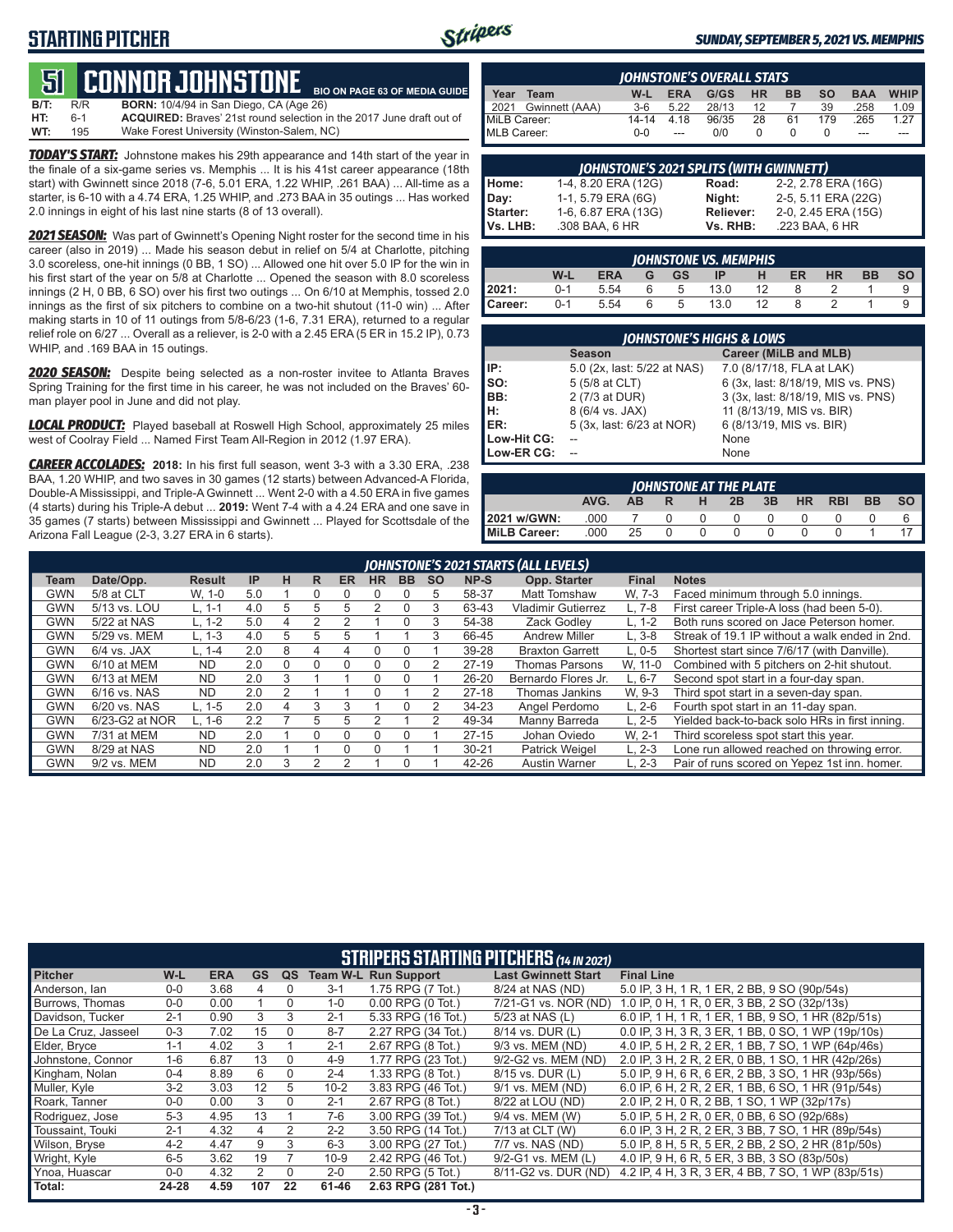## **BULLPEN**



#### *SUNDAY, SEPTEMBER 5, 2021 VS. MEMPHIS*

|                                                                                        | <b>STRIPERS PITCHING BREAKDOWN</b> |      |       |     |     |     |     |     |        |  |  |  |
|----------------------------------------------------------------------------------------|------------------------------------|------|-------|-----|-----|-----|-----|-----|--------|--|--|--|
| <b>BAA</b><br><b>SO</b><br>W-L<br>BB<br><b>HR</b><br><b>ERA</b><br>ER<br>IP<br>R       |                                    |      |       |     |     |     |     |     |        |  |  |  |
| Starters:                                                                              | 24-28                              | 4.59 | 464.1 | 255 | 237 | 60  | 181 | 457 | .255   |  |  |  |
| Relievers:                                                                             | $37 - 18$                          | 3.18 | 458.0 | 181 | 162 | 49  | 179 | 530 | .217 I |  |  |  |
| <b>Total:</b>                                                                          | 61-46                              | 3.89 | 922.1 | 436 | 399 | 109 | 360 | 987 | .236   |  |  |  |
| <b>IR/Scored: 82/26 (31.7%)</b><br><b>Saves/Opp: 27/43 (62.8%)</b><br><b>Holds: 46</b> |                                    |      |       |     |     |     |     |     |        |  |  |  |

|            | <b>PITCHING BY MONTH</b> |            |       |     |     |           |           |           |            |  |  |  |
|------------|--------------------------|------------|-------|-----|-----|-----------|-----------|-----------|------------|--|--|--|
|            | W-L                      | <b>ERA</b> | IP    | R   | ER  | <b>HR</b> | <b>BB</b> | <b>SO</b> | <b>BAA</b> |  |  |  |
| May:       | 14-10                    | 3.50       | 211.0 | 90  | 82  | 28        | 65        | 240       | .222       |  |  |  |
| June:      | $9 - 16$                 | 4.55       | 213.2 | 115 | 108 | 26        | 94        | 223       | .263       |  |  |  |
| July:      | $17 - 11$                | 4.50       | 242.0 | 131 | 121 | 37        | 100       | 261       | .240       |  |  |  |
| August:    | 18-7                     | 2.99       | 216.2 | 81  | 72  | 15        | 90        | 223       | .214       |  |  |  |
| September: | $3-2$                    | 3.69       | 39.0  | 19  | 16  | 3         | 11        | 40        | .268       |  |  |  |

| <b>RELIEF SUMMARY (CURRENT STRIPERS ONLY, GWINNETT STATS ONLY)</b> |         |            |    |    |            |        |              |                    |                                                          |                         |
|--------------------------------------------------------------------|---------|------------|----|----|------------|--------|--------------|--------------------|----------------------------------------------------------|-------------------------|
| <b>Pitcher</b>                                                     | W-L     | <b>ERA</b> | G  | GF | <b>HLD</b> | SV/OPP | <b>IR/RS</b> | <b>Last Outing</b> | <b>Last Final Line</b>                                   | <b>Scoreless Streak</b> |
| Arano, Victor                                                      | 1-2     | 2.87       | 28 |    | 4          | 2/4    | 3/0          | 9/2-G2 vs. MEM     | Loss, 2.0 IP, 1 H, 1 R, 1 ER, 2 BB, 1 SO, 1 HR (24p/12s) | $-1G$                   |
| Biddle, Jesse (L)                                                  | 1-1     | 2.39       | 26 | 3  | 6          | 1/2    | 9/3          | 9/3 vs. MEM        | Save, 2.0 IP, 3 H, 1 R, 1 ER, 1 BB, 1 SO (37p/25s)       | $-1G$                   |
| Bradford, Chasen                                                   | $4 - 0$ | 3.83       | 31 |    | 6          | 0/1    | 4/4          | 9/2-G2 vs. MEM     | 2.0 IP, 2 H, 0 R, 0 BB, 0 SO (22p/16s)                   | 4G (5.1 IP)             |
| Burrows, Thomas (L)                                                | $3 - 1$ | 3.11       | 28 |    |            | 0/1    | 18/6         | 9/2-G1 vs. MEM     | 2.0 IP, 2 H, 2 R, 2 ER, 1 BB, 3 SO, 1 HB (34p/21s)       | $-3G$                   |
| De La Cruz, Jasseel                                                | $1 - 0$ | .93        |    |    |            | 0/0    | 0/0          | 7/10 vs. NAS       | 3.0 IP, 0 H, 0 R, 3 BB, 3 SO (49p/28s)                   | 2G (4.0 IP)             |
| Flaa, Jay                                                          | 1-1     | 5.96       | 25 |    |            | 1/1    | 2/0          | 9/2-G1 vs. MEM     | 1.0 IP, 2 H, 1 R, 1 ER, 1 BB, 2 SO (29p/16s)             | $-1G$                   |
| Johnstone, Connor                                                  | $2 - 0$ | 2.45       | 15 |    |            | 0/0    | 12/5         | 8/22 at LOU        | 0.1 IP, 0 H, 0 R, 0 BB, 0 SO (3p/2s)                     | 1G (0.1 IP)             |
| Kelley, Trevor                                                     | $2 - 3$ | .60        | 30 |    |            | 1/3    | 12/2         | 9/4 vs. MEM        | Save, 2.0 IP, 0 H, 0 R, 0 BB, 3 SO (25p/16s)             | 1G (2.0 IP)             |
| Lee, Dylan (L)                                                     | $5-1$   | .48        | 31 |    | ĥ          | 1/2    | 6/0          | 9/3 vs. MEM        | Win, 3.0 IP, 0 H, 0 R, 0 BB, 4 SO (31p/24s)              | 10G (13.1 IP)           |
| Lopez, Yoan                                                        | $3-2$   | 3.38       | 26 |    |            | 1/3    | 4/2          | 9/2-G2 vs. MEM     | 1.0 IP, 0 H, 0 R, 0 BB, 0 SO (13p/7s)                    | 2G (2.0 IP)             |
| Rodriguez, Jose                                                    | $0 - 0$ | 3.60       |    |    |            | 0/0    | 0/0          | 5/26 vs. MEM       | 1.0 IP, 2 H, 1 R, 1 ER, 0 BB, 1 SO, 1 HR (13p/10s)       | $-2G$                   |

|              |         | <b>SCORELESS INNINGS STREAKS (15-PLUS INNINGS)</b> |                  |
|--------------|---------|----------------------------------------------------|------------------|
| Pitcher      | Length  | <b>Dates</b>                                       | <b>Stats</b>     |
| Bradford, C. | 16.0 IP | 5/7-6/13 (10G)                                     | 6 H, 3 BB, 12 SO |

|                | PITCHER AWARDS & HONORS .           |                         |
|----------------|-------------------------------------|-------------------------|
| <b>Pitcher</b> | <b>Award/Date</b>                   | <b>Stats</b>            |
| Wilson, B.     | AAA East Pitcher of Week (6/28-7/4) | 0-0, 7.0 IP, 0 ER, 7 SO |

## **54 VICTOR ARANO** *- RHP - 26 YRS - COSAMALOAPAN, MEXICO*

- **• 2021 with GWN: Is 1-1 with 1.23 ERA (2 ER in 14.2 IP), 1 SV, and .149 BAA (7 H, 7 BB, 20 SO) in 12G since 7/15** ... **5/14 vs. LOU:** Earned GWN's first save of 2021 (1.0 IP, 1 H in 2-1 win) ... **8/1 at MEM:** Earned first win (2.0 IP, 2 H, 0 R, 1 SO in 4-2 win).
- **• 2021 with ATL:** Recalled on 5/8, but did not pitch ... Optioned on 5/10 ... DFA'd and outrighted to Gwinnett on 6/6.
- **• 2020:** Was a member of Philadelphia's 60-man player pool, but spent the entire year at the Alternate Site in Lehigh Valley ... DFA'd by the Phillies on 1/18.
- **• 2019:** Limited to just 6G with Triple-A Lehigh Valley (2-0, 0.00 ERA in 3G) and Philadelphia (1-0, 3.86 ERA in 3G) ... Was on injured list from 4/20-end of season (right elbow inflammation).
- **• Acquired:** Claimed off waivers from Philadelphia (1/22/21) ... Originally signed by the Los Angeles Dodgers as a non-drafted free agent (4/4/13).
- **• MLB Career:** 3-2, 2.65 ERA, .224 BAA, 3 SV in 73G with Philadelphia (2017-19).

## **48 JESSE BIDDLE** *- LHP - 29 YRS - PHILADELPHIA, PA*

- **• 2021 with GWN: 6/23-8/21:** Went 0-0 with 0.60 ERA (1 ER in 15.0 IP) and .236 BAA (13 H, 9 BB, 29 SO) in 15G ... **9/1 vs. MEM:** Earned first win (1.0 IP, 1 H, 0 R, 0 BB, 2 SO in 3-2 victory) ... **9/3 vs. MEM:** Earned first save (2.0 IP, 3 H, 1 ER, 1 BB, 1 SO in 5-3 win).
- **• GWN Career:** 2-1, 2.13 ERA (9 ER in 38.0 IP), 2 SV (2-for-4) in 34G since 2018. **• 2021 with ATL:** Had his contract selected on 4/17, pitched in 8G with the Braves
- (0-0, 8.44 ERA, 10 ER in 10.2 IP) ... DFA'd on 5/17, outrighted to Gwinnett on 5/19. **• Spring Training:** 0-0, 3.00 ERA, .257 BAA, 2 SV in 9G with Cincinnati ... Released on 3/26 after re-signing as MiLB FA on 12/11/20.
- **• 2020:** Opened the year at Cincinnati's Alternate Training Site ... Contract selected on 8/25 (0-0, 0.00 ERA, 0 ER in 0.2 IP in 1G) ... Placed on 10-day injured list on 8/29 (left shoulder impingement) and missed the remainder of the year.
- **• Acquired:** MiLB FA (4/2/21) ... Originally Philadelphia's 1st-round pick (27th overall) in 2010 out of Germantown Friends High School (Philadelphia, PA).
- **• MLB Career:** 6-2, 5.07 ERA, .261 BAA, 1 SV in 99G with ATL (2018-19, 2021), SEA (2019), TEX (2019), CIN (2020).

## **28 CHASEN BRADFORD** *- RHP - 32 YRS - LAS VEGAS, NV*

- **• 2021 with GWN: In 4G since 8/20, has a 0.00 ERA (0 ER in 5.1 IP) despite a .333 BAA (7 H, 0 BB, 3 SO)** ... **All 4 of his wins (4-0) have been 2.0-IP outings:** 5/15 vs. LOU (1 H, 0 R, 2 SO), 6/16 vs. NAS (3 H, 1 ER, 3 SO), 6/24 at NOR (0 H, 0 R, 1 BB, 3 SO), and 7/31 at MEM (2.0 IP, 1 H, 1 ER, 1 SO) ... **5/7-6/13:** Posted team-best 16.0-IP scoreless streak over 10G (6 H, 3 BB, 12 SO).
- **• 2020:** Re-signed by Seattle to an MiLB deal on 1/15, but was not included on the Mariners' 60-man player pool ... Did not play.
- **• 2019:** Split time between Seattle (0-0, 4.86 ERA, 1 SV in 12G) and Triple-A Tacoma (0-0, 6.75 ERA, 1 SV in 5G).
- **• Acquired:** MiLB FA (3/15/21) ... Originally the New York Mets' 35th round pick in 2011 out of the University of Central Florida.
- **• MLB Career:** 7-0, 3.89 ERA, .253 BAA, 1 SV in 86G with NYM, SEA (2017-19).

# **49 THOMAS BURROWS** *- LHP - 26 YRS - FLORENCE, AL*

- **• 2021 with GWN: 6/20-8/17:** Went 2-0 with a 0.84 ERA (2 ER in 21.1 IP), 1.17 WHIP, and .139 BAA (10 H, 15 BB, 31 SO) in 16G (1 start) ... **7/21-G2 vs. NOR:** Made the first start of his pro career (ND, 1.0 IP, 0 H, 1 R, 0 ER, 3 BB, 2 SO) ... **8/17 at LOU:** Improved to 3-0 (1.2 IP, 1 H, 0 R, 1 BB, 1 SO) in 4-2 win.
- **• GWN Career:** 4-2, 3.72 ERA, .202 BAA, 6 SV (6-for-8) in 55G (1 start) since 2019.
- **• 2020:** Was an NRI to Spring Training, but not included on 60-man player pool.
- **• 2019:** Went 2-4 with a 4.42 ERA, .221 BAA, and 7 saves (7-for-9) in 43G between Double-A Mississippi and Gwinnett ... Stranded 16 of 17 inherited runners with the Stripers (94.1%) ... Won Atlanta's Bill Lucas Award for community service.
- **• Acquired:** Via trade with Seattle (1/11/17) ... Originally the Mariners' 4th-round pick in 2016 out of the University of Alabama.

# **45 JAY FLAA** *- RHP - 29 YRS - BISMARCK, ND*

- **• 2021 with GWN: 5/13-6/24:** Did not allow an ER over his first 10G (1 R in 11.0 IP, 7 H, 9 BB, 15 SO, .171 BAA) ... **7/18 at CLT:** Earned his first save with GWN, tossing 1.0 IP (1 H, 1 ER, 0 BB, 2 SO) in a come-from-behind 13-12 victory ... **8/3 vs. CLT:** Earned first win with GWN (1.0 IP, 1 H, 0 R, 1 BB, 1 SO in 4-2 win).
- **• 2021 with ATL:** From 5/23-5/30, went 0-0 with a 27.00 ERA (4 ER in 1.1 IP) in 1G ... Outrighted to Gwinnett on 7/13.
- **• 2021 with BAL:** Selected by Baltimore on 4/26 and made his MLB debut on 4/27 vs. the NY Yankees (1.1 IP, 2 BB, 1 SO, struck out Aaron Judge) ... Optioned on 4/28, appeared in 1G with Triple-A Norfolk (0-0, 16.20) ... DFA'd on 5/8.
- **• Spring Training:** 0-0, 3.38 ERA, .200 BAA, 0 SV in 3G with Baltimore.
- **• 2020:** Was not on Baltimore's 60-man player pool, did not play.
- **• 2019:** Went 2-5 with a 4.69 ERA, .256 BAA, and 5 SV in 40G (3 starts) between Double-A Bowie and Norfolk (2-3, 5.24 ERA, 4 SV in 29G during Triple-A debut).
- **• Acquired:** Claimed off waivers from Baltimore (5/11/21) ... Originally the Orioles' 6th-round pick in 2015 out of North Dakota State University (Fargo, ND).
- **• MLB Career:** 0-0, 13.50 ERA, .300 BAA in 2G with Baltimore, Atlanta (2021).

## **51 CONNOR JOHNSTONE** *- RHP - 26 YRS - SAN DIEGO, CA*

- **• 2021 with GWN: Is 2-0 with 2.45 ERA and .169 BAA in 15G in relief** (1-6, 6.87 ERA, .306 BAA in 13 starts) ... **5/4-5/8:** Threw 8.0 scoreless IP over his first 2 outings, including a 5.0-inning spot start (win, 1 H, 0 BB, 5 SO) on 5/8 at CLT ... **7/15-8/5:** Went 2-0 with 1.59 ERA (2 ER in 11.1 IP) and .158 BAA in 8G (1GS).
- **• GWN Career:** 7-6, 4.93 ERA, .259 BAA, 0 SV in 39G (16 starts) since 2018.
- **• Spring Training:** 0-1, 4.76 ERA, .273 BAA, 1 SV in 6G with Atlanta (NRI).
- **• 2020:** Was an NRI to Braves Spring Training, but not on 60-man player pool.
- **• 2019:** With Double-A Mississippi and Gwinnett, went 7-4 with a 4.24 ERA, .296
	- BAA, and 1 SV in 35G (7 starts) ... His 7 wins ranked T-8th in the Braves org.
- **• Acquired:** Braves 21st-round pick in 2017 out of Wake Forest University.
- **• Local Product:** Played baseball at Roswell High School (Roswell, GA).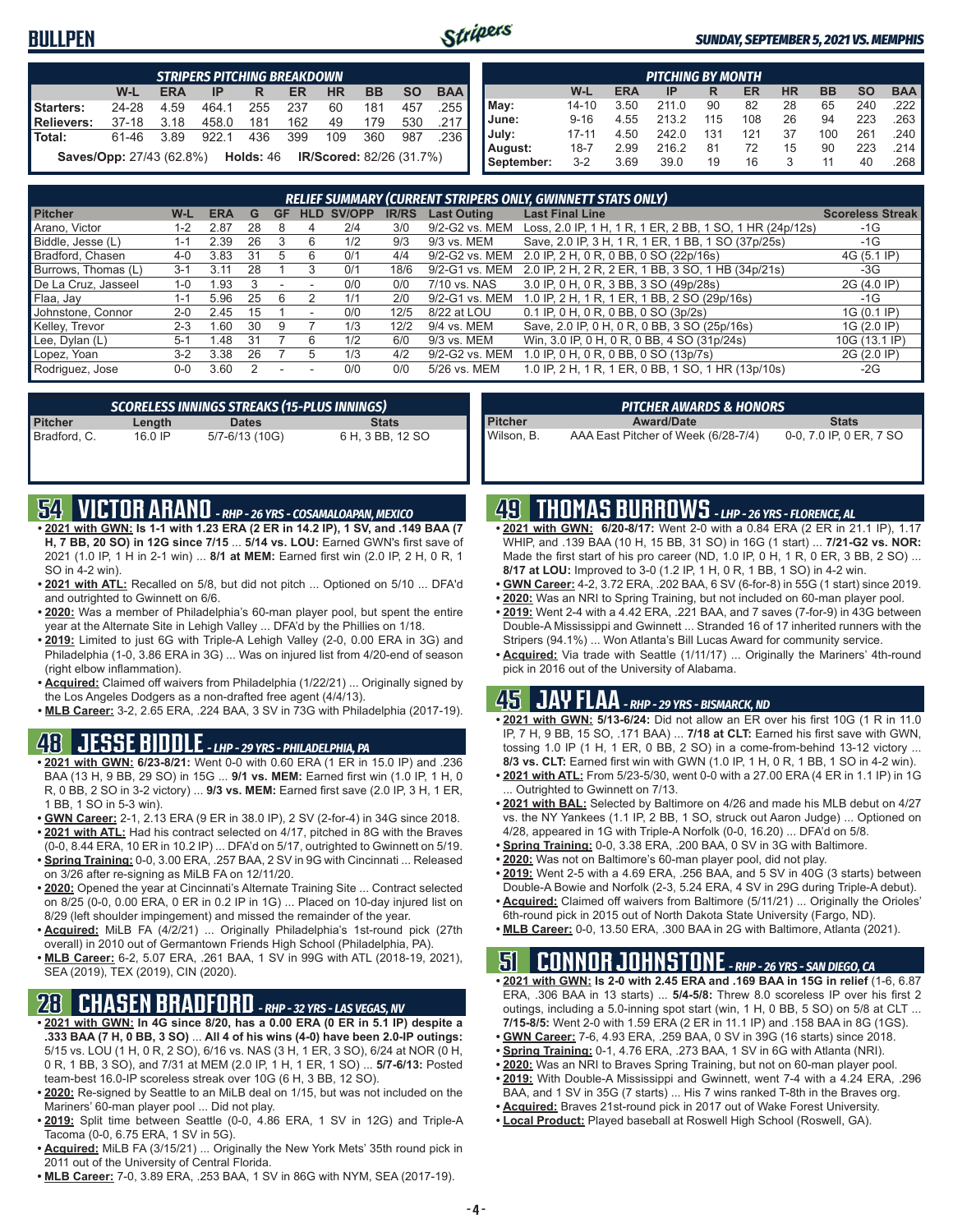## **BULLPEN**

# **43 TREVOR KELLEY** *- RHP - 27 YRS - PROVIDENCE, RI*

- **• 2021 with GWN: Is 2-1 with 0.53 ERA (2 R, 1 ER in 17.0 IP), 1 SV, .127 BAA (7 H, 6 BB, 24 SO) over 16G since 7/11** ... **5/12-6/27:** Allowed runs in just 2 of 13G for a 1.72 ERA (3 ER in 15.2 IP, 13 H, 6 BB, 15 SO, .241 BAA) ... **9/4 vs. MEM:** Earned first save (2.0 IP, 0 H, 0 R, 0 BB, 3 SO in 5-2 win).
- **• Spring Training:** Did not pitch in Chicago Cubs' MLB camp ... Released on 4/23. **• 2020:** Pitched in 4G with Philadelphia, going 0-0 with a 10.80 ERA ... Outrighted on 8/14 and spent the rest of the season at the Phillies Alternate Site.
- **• 2019:** In 52G with Triple-A Pawtucket, went 5-5 with a 1.79 ERA, .216 BAA, and 12 SV ... Was an International League Midseason and Postseason All-Star and a *Baseball America* Triple-A All-Star ... Led IL in appearances and was T-1st in saves ... Made MLB debut on 7/2 at Toronto and logged 10G with Boston (0-3, 8.64 ERA).
- **• Acquired:** MiLB FA (4/28/21) ... Originally Boston's 36th-round pick in 2015 out of the University of North Carolina at Chapel Hill.
- **• MLB Career:** 0-3, 9.26 ERA, .347 BAA, 0 SV in 14G with BOS (2019), PHI (2020).

## **58 DYLAN LEE** *- LHP - 27 YRS - DINUBA, CA*

- **• 2021 with GWN: No runs allowed in last 10G, 13.1 IP since 7/31** ... **Is 3-1 with 0.00 ERA (1 R, 0 ER in 17.2 IP), 1 SV, .119 BAA (7 H, 2 BB, 22 SO) in 14G since 7/18** ... **5/4 at CLT:** Earned the win in his Stripers' debut (2.0 IP, 1 H, 1 R, 0 ER, 0 BB, 3 SO in 10-9 win in 12 innings) ... **6/11 at MEM:** Recorded his first pro hit, a double (1-for-2, R) ... **5/26-7/9:** Had a 1.65 ERA (3 ER in 16.1 IP, 9 H, 2 BB, 12 SO) and .161 BAA over 12G ... **8/18 at LOU:** Earned his first save with the Stripers (1.0 IP, 0 H, 0 R, 0 BB, 1 SO in 4-1 win).
- **• Spring Training:** 0-0, 0.00 ERA, 0 SV in 2G with Miami ... Released on 3/29.
- **• 2020:** Was a non-roster invite to Marlins Spring Training, but was not on Miami's 60-man player pool ... Did not play.
- **• 2019:** Logged 45G between Double-A Jacksonville (0-3, 1.91 ERA, .176 BAA, 13 SV in 32G) and Triple-A New Orleans (1-3, 4.71 ERA, .329 BAA, 0 SV in 13G).
- **• Acquired:** MiLB FA (4/15/21) ... Originally Miami's 10th-round pick in 2016 out of Cal State Fresno.

# **55 YOAN LOPEZ** *- RHP - 28 YRS - NUEVA GERONA, CUBA*

- **• 2021 with GWN:** Has a pair of wins in extra innings, 6/9-G2 at MEM (1.0 IP, 1 H, 0 R in 3-1 win in 8 innings) and 6/18 vs. NAS (1.0 IP, 2 H, 1 R, 0 ER, 1 SO in 8-7 win in 10 innings) ... **7/18-8/21:** Went 1-0 with 0.82 ERA (1 ER in 11.0 IP) and .162 BAA (6 H, 4 BB, 13 SO) in 10G ... **8/11-G2 vs. DUR:** Tallied his first save with the Stripers (1.0 IP, H, 0 R, 3 BB, 2 SO), leaving bases loaded in 5-3 win.
- **• 2021 with ARI:** Began the season on Arizona's Opening Day roster ... In 2 stints, went 0-0 with a 6.57 ERA (9 ER in 12.1 IP) and 0 SV (0-for-3) in 13G ... DFA'd on 5/20, traded to Atlanta on 5/22 and optioned to Gwinnett.
- **• Spring Training:** 1-0, 4.91 ERA, .214 BAA, 0 SV in 8G with Arizona.
- **• 2020:** In 20G with Arizona, went 0-1 with a 5.95 ERA, .269 BAA, and 2 holds.
- **• 2019:** Set MLB career highs in G (70) and holds (21), going 2-7 with a 3.41 ERA, .232 BAA, and 1 SV (1-for-4) with the D-backs.
- **• Acquired:** Via trade with Arizona in exchange for CF Deivi Estrada (5/22/21) ... Originally signed by the D-backs as a NDFA out of Cuba (1/16/15).
- **• MLB Career:** 2-8, 4.25 ERA, .252 BAA, 1 SV in 113G with Arizona (2018-21).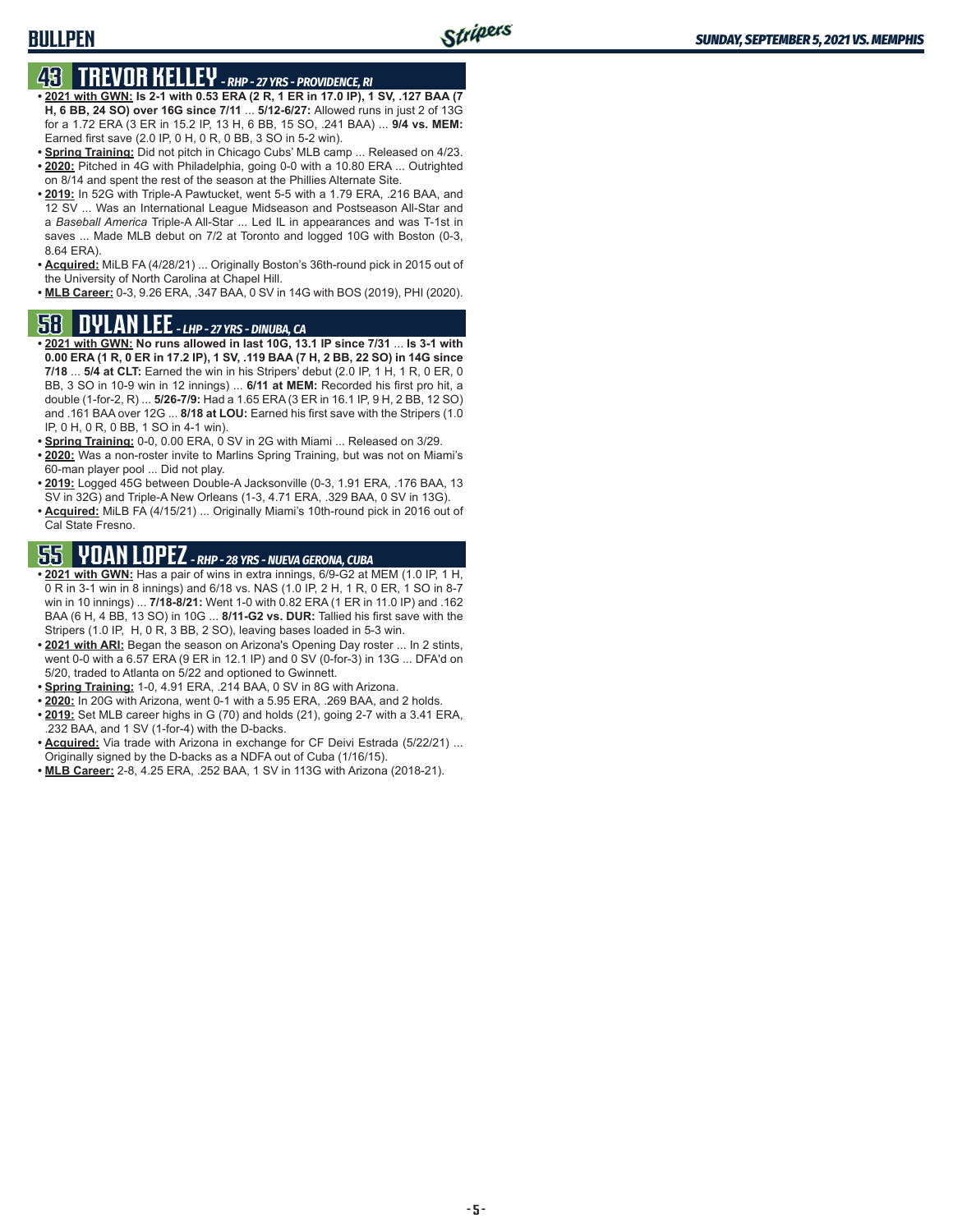| <b>OFFENSE</b> |                            |                                                                                              | Stripers |  |  |  |  |  | <b>SUNDAY, SEPTEMBER 5, 2021 VS. MEMPHIS</b> |
|----------------|----------------------------|----------------------------------------------------------------------------------------------|----------|--|--|--|--|--|----------------------------------------------|
| TOTAL:         | 248, 140 HR, 755 OPS RISP: | 270, 43 HR, 323 OPS RUNS/INNING: 1 2 3 4 5 6 7 8 9 X TOT                                     |          |  |  |  |  |  |                                              |
| Vs. LHP:       |                            | 249, 56 HR, 782 OPS RISP/20: 264, 20 HR, 817 OPS Stripers: 73 51 57 53 70 56 67 57 43 14 541 |          |  |  |  |  |  |                                              |
|                |                            | Vs. RHP: 247, 84 HR, 741 OPS LOADED: 316, 8 HR, 981 OPS Opponents:                           |          |  |  |  |  |  | 69 50 58 55 40 52 44 30 24 14 436            |

|            | <b>HOME RUNS</b><br><b>MULTI-GAMES</b> |                |    |                          |                |                          |                |                        |                                                 |                |                          |                |
|------------|----------------------------------------|----------------|----|--------------------------|----------------|--------------------------|----------------|------------------------|-------------------------------------------------|----------------|--------------------------|----------------|
| Player     | 1 <sub>R</sub>                         | 2R             | 3R | <b>GS</b>                | Tot.           |                          |                | Off LH Off RH Team W-L | Last HR with Gwinnett (Regular Season)          | <b>Hit</b>     | <b>RBI</b>               | <b>HR</b>      |
| Almonte    | 2                                      |                |    |                          | 3              |                          | 2              | $3-0$                  | 5/30/21 vs. MEM, 1R (RH Connor Jones)           | 8              | 5                        |                |
| Arcia      | 12                                     | 5              | ÷  | $\sim$                   | 17             |                          | 10             | $10 - 4$               | 8/17/21 at LOU, 1R (RH Hunter Greene)           | 21             | 10                       | 2              |
| Brugman    |                                        |                |    |                          |                |                          |                | $0 - 0$                |                                                 | ٠              | ٠                        |                |
| Camargo    | 5                                      |                | 3  |                          | 15             |                          | 8              | $10 - 4$               | 9/4/21 vs. MEM, 3R (LH Connor Thomas)           | 24             | 14                       | 1              |
| Casteel    |                                        | 4              |    |                          | 5              | 3                        | 2              | $3 - 2$                | 8/22/21 at LOU, 2R (LH Phillip Diehl)           | 6              | $\overline{7}$           |                |
| Contreras  | 4                                      | 3              |    | ٠                        | 8              |                          | 7              | $7 - 1$                | 7/29/21 at MEM, 2R (RH Angel Rondon)            | 9              | $\overline{7}$           |                |
| d'Arnaud   |                                        |                |    | ٠                        |                |                          |                | $0 - 0$                |                                                 |                | $\overline{a}$           | ٠              |
| Demeritte  | 9                                      | 4              |    | 3                        | 17             | 9                        | 8              | $14-3$                 | 9/2/21-G1 vs. MEM, 2R (LH Zack Thompson)        | 14             | 11                       |                |
| Ervin      | 4                                      | 2              |    | $\sim$                   | $\overline{ }$ | 5                        | $\overline{2}$ | $5-2$                  | 9/3/21 vs. MEM, 1R (LH Evan Kruczynski)         | $\overline{7}$ | $\overline{7}$           | $\sim$         |
| Goins      | 3                                      | 2              |    |                          | 5              |                          | 4              | $4 - 1$                | 8/17/21 at LOU, 1R (RH Hunter Greene)           | 14             | $\overline{7}$           |                |
| Gore       |                                        |                | ٠  |                          |                |                          |                | $0 - 0$                |                                                 | 3              | ٠                        |                |
| Heredia    | $\sim$                                 | ÷.             | ÷. | $\overline{\phantom{a}}$ | ٠              | $\overline{\phantom{a}}$ | $\sim$         | $0 - 0$                | ---                                             | ٠              | $\overline{\phantom{a}}$ | $\sim$         |
| Inciarte   |                                        |                |    |                          |                |                          |                | $0 - 0$                |                                                 |                | ۰                        |                |
| Jackson    | 4                                      | 4              |    | $\overline{2}$           | 11             | 8                        | 3              | $5-2$                  | 7/28/21, 1R (LH Matthew Liberatore), 2nd of Gm. | 11             | 10                       | 3              |
| Kazmar Jr. | 5                                      | 3              |    |                          | 9              | 3                        | 6              | $6 - 3$                | 9/1/21, 2R (LH Matthew Liberatore)              | 9              | $\overline{7}$           |                |
| Kipnis     | 3                                      | $\overline{2}$ |    | $\sim$                   | 6              |                          | 6              | $5 - 1$                | 8/20/21 at LOU, 1R (RH Riley O'Brien)           | 14             | $\overline{7}$           |                |
| Lucrov     |                                        | ۰              |    | ٠                        | $\overline{2}$ |                          | 2              | $1 - 1$                | 6/10/21 at MEM, 3R (RH Grant Black)             | $\overline{4}$ | 3                        | $\sim$         |
| Martinez   |                                        |                |    |                          |                |                          |                | $0 - 0$                |                                                 | $\overline{2}$ | $\overline{ }$           |                |
| Morales    |                                        |                |    | $\overline{\phantom{a}}$ | $\overline{2}$ |                          |                | $2 - 0$                | 8/20/21 at LOU, 1R (LH Phillip Diehl)           | $\overline{2}$ | $\overline{2}$           |                |
| Pache      | $\overline{ }$                         |                |    |                          | 9              | 3                        | 6              | $6 - 2$                | 8/11/21-G2 vs. DUR, 1R (RH Chris Ellis)         | 17             | 8                        | 1              |
| Rosario    | $\overline{2}$                         |                |    |                          | 4              |                          | 4              | $4 - 0$                | 8/26/21 at NAS, 1R (RH Josh Lindblom)           | $\overline{2}$ | 5                        |                |
| Sanchez    | 5                                      | 2              |    |                          | 8              | 4                        | 4              | $5 - 2$                | 8/20/21 at LOU, 1R (LH Phillip Diehl)           | 12             | 6                        | $\overline{ }$ |
| Snider     | $\overline{2}$                         |                |    | $\overline{\phantom{a}}$ | 4              |                          | 4              | $4 - 0$                | 8/21/21 at LOU, 3R (RH Tim Adleman)             | 3              | $\overline{4}$           | $\sim$         |
| Unroe      |                                        |                | ۰  |                          |                |                          |                | $0 - 0$                | 7/19/19 vs. ROC, 1R (RH Drew Hutchison)         | ۰              | ۰                        |                |
| Waters     | 4                                      | $\overline{2}$ | 2  |                          | 8              | 4                        | 4              | $4 - 3$                | 7/24/21 vs. NOR, 1R (RH Eric Hanhold)           | 18             | $\overline{7}$           |                |
| Total:     | 73                                     | 42             | 17 | 8                        | 140            |                          |                |                        |                                                 |                |                          |                |

|                                                                                                |                                                                  |    |                   | <b>HOME RUN VARIANTS</b> |           |                                   |                |                          |            |            |                   |                     |                                        |                            | <b>PINCH HITTERS</b>        |              |                            |                  |                                              |                             |                   |
|------------------------------------------------------------------------------------------------|------------------------------------------------------------------|----|-------------------|--------------------------|-----------|-----------------------------------|----------------|--------------------------|------------|------------|-------------------|---------------------|----------------------------------------|----------------------------|-----------------------------|--------------|----------------------------|------------------|----------------------------------------------|-----------------------------|-------------------|
| Back-to-Back Homers (4x):                                                                      |                                                                  |    |                   |                          |           |                                   |                |                          |            |            | Player            | AVG.                | AB                                     | R.                         | н                           | 2B           | 3B                         | <b>HR</b>        | <b>RBI</b>                                   | <b>BB</b>                   | <b>SO</b>         |
| Almonte (GS) / Snider, 5/7 at CLT (1st Inning)                                                 |                                                                  |    |                   |                          |           |                                   |                |                          |            |            | Almonte           | 1.000               | 1                                      | 0                          |                             | 0            | 0                          | 0                | 2                                            | 0                           | 0                 |
|                                                                                                | Jackson (2R) / Contreras, 7/14 at CLT (1st Inning)               |    |                   |                          |           |                                   |                |                          |            | Arcia      | $---$             | $\mathbf 0$         | $\mathbf{1}$                           | $\mathbf 0$                | 0                           | $\mathbf 0$  | 0                          | 0                | $\mathbf{1}$                                 | $\mathbf 0$                 |                   |
|                                                                                                | Pache (1R) / Arcia, 8/11-G2 vs. DUR (1st Inning)                 |    |                   |                          |           |                                   |                |                          |            |            | Camargo           | .000                | $\mathbf{1}$                           | $\mathbf 0$                | $\mathbf 0$                 | 0            | $\mathbf 0$                | $\mathbf 0$      | 0                                            | $\mathbf 0$                 | $\mathsf 0$       |
| Camargo (2R) / Kipnis, 8/20 at LOU (3rd Inning)                                                |                                                                  |    |                   |                          |           |                                   |                |                          |            |            | Casteel           | .125                | $\overline{24}$                        | 2                          | 3                           | $\mathbf{1}$ | $\mathbf 0$                | $\mathbf{1}$     | 4                                            | $\mathbf 0$                 | 8                 |
|                                                                                                |                                                                  |    |                   |                          |           |                                   |                |                          |            |            | Contreras         | .500                | $\overline{2}$                         | $\mathbf{1}$               | $\mathbf{1}$                | 0            | $\mathbf 0$                | $\mathbf 0$      | 0                                            | $\mathbf 0$                 | $\mathbf 0$       |
| Back-to-Back-to-Back Homers (1x):<br>Arcia (2R) / Camargo / Demeritte, 5/8 at CLT (6th Inning) |                                                                  |    |                   |                          |           |                                   |                |                          |            |            | Demeritte         | .333                | 6                                      | 3                          | $\overline{2}$              | $\mathbf{1}$ | $\Omega$                   | $\mathbf{1}$     | $\mathbf{1}$                                 | 3                           | 3                 |
|                                                                                                |                                                                  |    |                   |                          |           |                                   |                |                          |            |            | Ervin             | .273                | 11                                     | 4                          | 3                           | 0            | 0                          | 2                | 5                                            | 4                           | 4                 |
| Pinch-Hit Homers (5x):                                                                         |                                                                  |    |                   |                          |           |                                   |                |                          |            |            | Goins             | .000                | $\overline{2}$                         | $\mathbf 0$                | $\mathbf 0$                 | 0            | 0                          | $\mathbf 0$      | 0                                            | $\mathbf 0$                 | $\mathbf{1}$      |
| Demeritte (1R), 5/12 vs. LOU (7th Inning)                                                      |                                                                  |    |                   |                          |           |                                   |                |                          |            |            | Gore              | .200                | 5                                      | $\mathbf 0$                | $\mathbf{1}$                | 0            | $\mathbf 0$                | $\mathbf 0$      | 0                                            | 3                           | 3                 |
| Casteel (2R), 6/3 vs. JAX (7th Inning)                                                         |                                                                  |    |                   |                          |           |                                   |                |                          |            |            | Jackson           | .000                | $\mathbf{1}$                           | $\mathbf 0$                | $\mathbf 0$                 | 0            | $\mathbf 0$                | $\mathbf 0$      | $\mathbf 0$                                  | $\mathbf 0$                 | $\mathbf{1}$      |
| Ervin (2R), 7/7 vs. NAS (6th Inning)                                                           |                                                                  |    |                   |                          |           |                                   |                |                          |            |            | Kazmar Jr.        | .000<br>.000        | $9\,$<br>$\mathbf{1}$                  | $\mathbf 0$<br>$\mathbf 0$ | $\mathbf 0$                 | 0<br>0       | $\mathbf 0$<br>$\mathbf 0$ | $\mathbf 0$      | 0<br>0                                       | $\mathbf 0$<br>$\mathbf{1}$ | 4                 |
| Snider (3R), 8/21 at LOU (8th Inning)                                                          |                                                                  |    |                   |                          |           |                                   |                |                          |            |            | Kipnis<br>Lee. D. | .000                | $\mathbf{1}$                           | $\mathbf 0$                | $\mathbf 0$<br>$\mathbf{0}$ | 0            | $\mathbf 0$                | 0<br>$\mathbf 0$ | 0                                            | $\mathbf 0$                 | 0<br>$\mathbf{1}$ |
| Ervin (1R), 9/3 vs. MEM (7th Inning)                                                           |                                                                  |    |                   |                          |           |                                   |                |                          |            |            | Lucrov            | .000                | 3                                      | $\mathbf 0$                | $\mathbf 0$                 | $\mathbf 0$  | $\mathbf 0$                | $\mathbf 0$      | 0                                            | $\mathbf{1}$                | $\mathbf 0$       |
|                                                                                                |                                                                  |    |                   |                          |           |                                   |                |                          |            |            | <b>Morales</b>    | .000                | $\overline{2}$                         | $\Omega$                   | $\mathbf 0$                 | $\Omega$     | $\Omega$                   | $\Omega$         | $\Omega$                                     | $\mathbf 0$                 | 0                 |
| Leadoff (Game) Homers (4x):                                                                    |                                                                  |    |                   |                          |           |                                   |                |                          |            |            | Pache             | .500                | $\overline{2}$                         | $\mathbf 0$                | $\mathbf{1}$                | $\mathbf 0$  | $\mathbf 0$                | 0                | $\mathbf{1}$                                 | $\mathbf{1}$                | $\mathbf{1}$      |
|                                                                                                | Waters (2x), 5/19 at NAS, 7/22 vs. NOR<br>Arcia (1x), 7/3 at DUR |    |                   |                          |           |                                   |                | Sanchez                  | .000       | 8          | $\mathbf{1}$      | $\mathbf 0$         | 0                                      | $\mathbf 0$                | $\mathbf{0}$                | $\Omega$     | $\mathbf{1}$               | $\overline{4}$   |                                              |                             |                   |
| Pache (1x), 8/8-G2 vs. CLT                                                                     |                                                                  |    |                   |                          |           |                                   |                |                          |            |            | Snider            | .158                | 19                                     | $\overline{4}$             | 3                           | $\mathbf{1}$ | $\mathbf 0$                | $\mathbf{1}$     | $\overline{4}$                               | $\overline{4}$              | $\overline{7}$    |
|                                                                                                |                                                                  |    |                   |                          |           |                                   |                |                          |            |            | Unroe             | .000                | $\overline{4}$                         | $\Omega$                   | $\mathbf 0$                 | 0            | $\mathbf 0$                | 0                | $\mathbf 0$                                  | $\mathbf 0$                 | $\mathbf{1}$      |
| Walk-Off Homers (1x):                                                                          |                                                                  |    |                   |                          |           |                                   |                |                          |            |            | Totals:           | .147                | 102                                    | 16                         | 15                          | 3            | $\Omega$                   | 5                | 17                                           | 19                          | 38                |
| Arcia (Solo), 5/16 vs. LOU (9th Inning)                                                        |                                                                  |    |                   |                          |           |                                   |                |                          |            |            |                   |                     |                                        |                            |                             |              |                            |                  |                                              |                             |                   |
|                                                                                                |                                                                  |    |                   |                          |           |                                   |                |                          |            |            |                   |                     |                                        |                            |                             |              |                            |                  |                                              |                             |                   |
|                                                                                                |                                                                  |    |                   |                          |           | <b>STRIPERS BATTING BY MONTH</b>  |                |                          |            |            |                   |                     | <b>HITTING STREAKS (10-PLUS GAMES)</b> |                            |                             |              |                            |                  |                                              |                             |                   |
|                                                                                                | <b>AVG</b>                                                       | G  | 2B                | 3B                       | <b>HR</b> | <b>RBI</b>                        | <b>SB</b>      | <b>OBP</b>               | <b>SLG</b> | <b>OPS</b> | <b>Player</b>     | <b>Length/Dates</b> |                                        |                            |                             |              |                            | <b>Stats</b>     |                                              |                             |                   |
| May:                                                                                           | .254                                                             | 24 | 43                | 2                        | 36        | 138                               | 24             | .366                     | .445       | .811       | Arcia             | 13G (5/4-5/18)      |                                        |                            |                             |              |                            |                  | .393 (22-56), 4 2B, 7 HR, 17 R, 12 RBI       |                             |                   |
| June:                                                                                          | .227                                                             | 25 | 36                | 3                        | 21        | 88                                | 23             | .308                     | .357       | .665       | Contreras         | 13G (7/10-7/27)     |                                        |                            |                             |              |                            |                  | .385 (20-52), 5 2B, 7 HR, 14 R, 20 RBI       |                             |                   |
| July:                                                                                          | .271                                                             | 28 | 52                | 2                        | 47        | 161                               | 23             | .352                     | .479       | .831       | Demeritte         |                     |                                        |                            |                             |              |                            |                  |                                              |                             |                   |
|                                                                                                | .237                                                             | 25 | 30                |                          | 30        | 103                               | 14             |                          | .401       | .700       |                   | 10G (6/2-7/21)      |                                        |                            |                             |              |                            |                  | .372 (16-43), 2 2B, 3 HR, 10 R, 8 RBI        |                             |                   |
| August:                                                                                        |                                                                  |    |                   | 6                        |           |                                   |                | .298                     |            |            |                   |                     |                                        |                            |                             |              |                            |                  |                                              |                             |                   |
| September:                                                                                     | .231                                                             | 5  | 2                 | $\Omega$                 | 6         | 21                                | $\overline{4}$ | .342                     | .381       | .722       |                   |                     |                                        |                            |                             |              |                            |                  |                                              |                             |                   |
|                                                                                                |                                                                  |    |                   |                          |           |                                   |                |                          |            |            |                   |                     | <b>ON-BASE STREAKS (15-PLUS GAMES)</b> |                            |                             |              |                            |                  |                                              |                             |                   |
|                                                                                                |                                                                  |    |                   |                          |           | <b>HITTER AWARDS &amp; HONORS</b> |                |                          |            |            | Player            | <b>Length/Dates</b> |                                        |                            |                             |              |                            | <b>Stats</b>     |                                              |                             |                   |
| Player                                                                                         |                                                                  |    | <b>Award/Date</b> |                          |           |                                   |                | <b>Stats</b>             |            |            | Camargo           | 20G (7/22-8/14)     |                                        |                            |                             |              |                            |                  | .347 (26-75), 4 2B, 2 3B, 2 HR, 14 RBI, 6 BB |                             |                   |
| Waters                                                                                         | SiriusXM All-Star Futures Game (7/11)                            |    |                   |                          |           |                                   |                | Game: 1-1, BB            |            |            | Camargo           | 18G (6/18-7/8)      |                                        |                            |                             |              |                            |                  | .303 (20-66), 6 2B, 2 HR, 7 RBI, 7 BB        |                             |                   |
| Contreras                                                                                      | AAA East Player of Week (7/13-18)                                |    |                   |                          |           |                                   |                | .462, 3 2B, 3 HR, 12 RBI |            |            |                   |                     |                                        |                            |                             |              |                            |                  |                                              |                             |                   |
|                                                                                                |                                                                  |    |                   |                          |           |                                   |                |                          |            |            |                   |                     |                                        |                            |                             |              |                            |                  |                                              |                             |                   |
|                                                                                                |                                                                  |    |                   |                          |           |                                   |                |                          |            |            |                   |                     |                                        |                            |                             |              |                            |                  |                                              |                             |                   |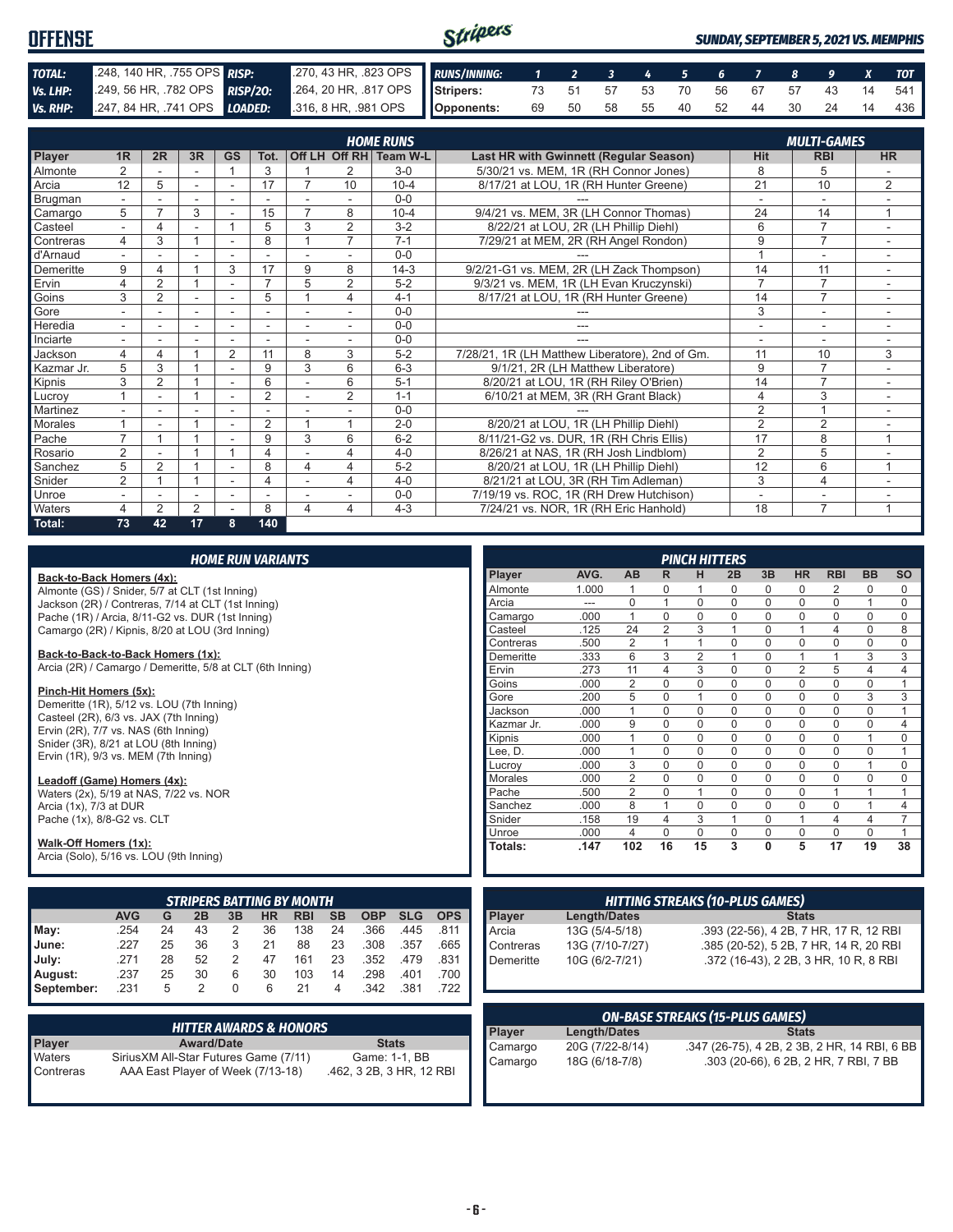# **BATTER BIOS**

#### **17 JOHAN CAMARGO** *- INF - 27 YRS - PANAMA CITY, PANAMA SEASON WITH GWN:*.299, 15 HR, 54 RBI, 0 SB, .890 OPS *HIT STREAK:* 1G (2-3)

- *9/4 vs. MEM:* 2-3, HR, R, 4 RBI *SERIES:* .200 (3-15), 2 HR, 6 RBI **• Leaderboard:** Entering 9/5, ranks among Triple-A East top 10 in AVG (3rd, .299), R (T-4th, 62), TB (T-7th, 164), OBP (8th, .379), OPS (8th, .890), H (9th, 96).
- **• 2021 with GWN: 5/8 at CLT:** Notched first career multi-HR game (2-for-4, 2 HR, 2 RBI) ... **6/5 vs. JAX:** Started 5-4-3 triple play, GWN's first since 5/28/19 at TOL ... **7/18 at CLT:** Hit a 2-out, 2-run HR (#8) in 9th for a 12-11 lead (GWN had trailed 11-3) ... **7/30 at MEM:** Tallied season-high 4 RBI (2-for-4, 2B, HR #9) in 8-7 win ... **7/22-8/14:** Posted team-best 20G on-base streak (.347, 26-for-75, 4 2B, 2 3B, 2 HR, 14 R, 14 RBI, 6 BB, .924 OPS) ... **9/4 vs. MEM:** Matched season high with 4 RBI (2-for-3, HR #15), plating 4 of team's 5 runs in 5-2 victory.
- **• Gwinnett Career:** Has hits in 105 of 142G (73.9%) since 2017, batting .318 (172 for-541, 34 2B, 4 3B, 24 HR, 95 R, 96 RBI, 1 SB, .914 OPS).
- **• 2021 with ATL:** In 6 stints with the Braves, batting .000 (0-for-16, 1 R) in 15G.
- **• 2020:** Made Braves' Opening Day roster and batted .200 (8 2B, 4 HR, 16 R, 9 RBI) in 35G ... Added to the NLCS roster in place of injured Adam Duvall prior to Game 2 and played in 4G (.250, 2-for-8, 1 2B, 1 RBI).
- **• Acquired:** NDFA (7/2/10) out of Panama City, Panama.
- **• MLB Career:** .257, 68 2B, 4 3B, 34 HR, 144 RBI, 2 SB in 364G with Atlanta (2017- 21) ... Played in 2018 and 2020 Postseasons (.087, 1 2B, 1 RBI in 8G).

## **9 RYAN CASTEEL** *- 1B/C - 30 YRS - CHATTANOOGA, TN*



- **• 2021 with GWN: 5/15-5/18:** Had 6 RBI in 3G span, including 5/15 vs. LOU (1 for-2, GW 3-run 2B, 3 RBI) and 5/16 vs. LOU (1-for-3, HR, 2 RBI) ... **6/2 vs. JAX:** Notched pinch-hit 2-run double ... **6/3 vs. JAX:** Hit pinch-hit 2-run HR (#2) ... **6/24 at NOR:** Crushed game-winning grand slam (#3) in 6-2 victory (1-for-4, 4 RBI), his 2nd career slam (first since 7/20/13 with Adv-A Modesto) ... **8/8-G2 vs. CLT:** Homered for the first time since 6/24 (#4), a decisive 2-run shot in 8-2 victory.
- **• 2020:** Was not on the Braves' 60-man player pool ... Did not play.
- **• 2019:** Played 118G with Double-A Mississippi, batting .263 (21 2B, 2 3B, 21 HR, 73 RBI, .811 OPS) ... Ranked 2nd in the Southern League in homers and RBI, 3rd in slugging (.477) ... Was his 2nd career 20-homer season (hit 22 in 2013).
- **• Acquired:** MiLB FA (3/14/21) ... Originally Colorado's 17th-round pick in 2010 out of Cleveland State Community College (Cleveland, TN).

# **24 WILLIAM CONTRERAS** *- C - 23 YRS - PUERTO CABELLO, VZ*

*SEASON WITH GWN:*.290, 8 HR, 28 RBI, 0 SB, .885 OPS *HIT STREAK:* -1G (0-4) *9/4 vs. MEM:* DNP *SERIES:* .100 (1-10)

- 
- **• 2021 with GWN: 7/13-7/18:** Named Triple-A East Player of the Week (.462, 12 for-26, 3 2B, 3 HR, 7 R, 12 RBI, 1.440 OPS) ... **7/10-7/27:** Posted a 13G hitting streak, tied for GWN's longest this year (.385, 20-for-52, 5 2B, 7 HR, 14 R, 20 RBI, 1.333 OPS) ... **7/8-7/31:** In his first 19 Triple-A games, ranked among Triple-A East top 5 in RBI (1st, 23), HR (T-1st, 8), SLG (2nd, .757), TB (3rd, 53), XBH (T-3rd, 13), OPS (4th, 1.152), and R (T-5th, 17) ... **8/25 at NAS:** Delivered game-winning RBI single in 10th for 5-4 win (2-for-4, R, RBI).
- **• 2021 with ATL:** In 2 stints (5/2-7/7, 8/21-8/23), batting .196 (29-for-148, 3 2B, 1 3B, 7 HR, 16 R, 21 RBI, .649 OPS) in 46G.
- **• 2020:** Spent most of the year at the Alternate Training Site at Coolray Field ... Recalled by Atlanta for MLB debut on 7/24 ... Hit .400 (4-for-10, 1 2B, 1 RBI) in 4G.
- **• Bloodlines:** Older brother is Chicago Cubs' C Willson Contreras. **• Acquired:** NDFA (2/1/15) out of Puerto Cabello, Venezuela.
- **• MLB Career:** .209, 4 2B, 1 3B, 7 HR, 22 RBI, 0 SB in 50G with Atlanta (2020-21).

## **12 TRAVIS DEMERITTE** *- OF - 26 YRS - NEW YORK, NY*

*SEASON WITH GWN:*.301, 17 HR, 45 RBI, 7 SB, 1.014 OPS *HIT STREAK:* 1G (1-3)

- *9/4 vs. MEM:*1-3 *SERIES:* .333 (4-12), 2 HR, 3 RBI, SB **• 2021 with GWN: Since coming off the IL on 7/13, ranks T-9th in Triple-A East in HR (11), batting .297 (35-for-118, 2 2B, 25 R, 30 RBI, 6 SB, .960 OPS) in 34G** ... **5/4 at CLT:** Tallied 5 RBI (3-for-6, HR) to set GWN Opening Night record ... **6/2-7/21:** Posted 10G hitting streak (.372, 16-for-43, 2 2B, 3 HR, 10 R, 8 RBI, 1.041 OPS) ... **6/10-7/10:** Was on the Injured List ... **7/17-7/25:** Hit 3 grand slams in 7G span (7/17 at CLT, 7/23 vs. NOR, 7/25 vs. NOR), raising his career total to 6 (4 with GWN) ... **7/18 at CLT:** Notched season-high 4 hits (4-for-5, 3 R, 2 RBI, SB) ... **7/27 at MEM:** Homered for 3rd straight game, GW solo blast (#12) in 1-0 win ...
- **8/21 at LOU:** Matched a season high with 4 hits (4-for-4, 3-run HR, 2 R, 4 RBI). **• Gwinnett Career:** Has reached base in 138 of 157G (87.9%) since 2019, batting .292 (156-for-535, 39 2B, 2 3B, 37 HR, 111 R, 118 RBI, 11 SB, .970 OPS).
- **• 2020:** Hit .172 with 1 2B, 4 RBI in 18G with Detroit ... DFA'd on 2/5/21.
- **• 2019:** Made his Triple-A debut with Gwinnett and was an IL All-Star (.286, 20 HR, 73 RBI, .944 OPS in 96G) ... Has 1 of the 9 20-HR seasons in GWN history Traded to Detroit on 7/31, made his MLB debut (.225, 3 HR, 10 RBI in 48G).
- **• Acquired:** Off Waivers from Detroit (2/12/21) ... Originally Texas' 1st-round pick (30th overall) in 2013 out of Winder-Barrow High School (Winder, GA).
- **• MLB Career:** .217, 8 2B, 2 3B, 3 HR, 14 RBI, 3 SB with Detroit (2019-20).

# **18 PHILLIP ERVIN** *- OF - 29 YRS - MOBILE, AL*

*SEASON WITH GWN:*.203, 7 HR, 26 RBI, 11 SB, .658 OPS *HIT STREAK:* 2G (2-3) *9/4 vs. MEM:*DNP *SERIES:* .667 (2-3), HR, RBI

- **• 2021 with GWN: 6/2 vs. JAX:** Hit decisive 3-run HR (#1) and tallied season-high 4 RBI (1-for-4, R) ... **6/13 at MEM:** Belted game-tying 2-run HR (#2) with 2 outs in the 9th of an eventual 7-6 loss (1-for-3, 1 R, 2 RBI) ... **7/7 vs. NAS:** Clubbed game-tying 2-run pinch-hit HR (#5, 1-for-1, 2 RBI) ... **8/1 at MEM:** Lined GWRBI single with 2 outs in 9th inning in 4-2 win (1-for-2, RBI) ... **9/3 vs. MEM:** Launched 2nd pinch-hit homer of the year (solo, 1-for-1, 1 RBI).
- **• 2020:** Between Cincinnati and Seattle, hit .149 with 3 2B, 4 RBI, 1 SB in 37G ... DFA'd by the Reds (8/28), Mariners (12/16), and Chicago Cubs (2/20/21).
- **• Acquired:** Off waivers from the Chicago Cubs (2/22/21) ... Originally Cincinnati's 1st-round pick (27th overall) in 2013 out of Samford University (Homewood, AL).
- **• MLB Career:** .247, 26 2B, 8 3B, 17 HR, 68 RBI, 15 SB in 237G with CIN, SEA (2017-20) ... Talled 7 of his 8 career triples in 2019 (ranked 7th in NL).

| <b>8 RYAN GOINS</b> - INF - 33 YRS - TEMPLE, TX                                        |                                           |
|----------------------------------------------------------------------------------------|-------------------------------------------|
| <b>SEASON WITH GWN: .230, 5 HR, 31 RBI, 2 SB, .640 OPS</b>                             | <b>HIT STREAK: <math>-4G(0-11)</math></b> |
| $9/4$ vs. MEM: 0-3                                                                     | <b>SERIES: .000 (0-11)</b>                |
| $.9094$ with CIMBL ELL of CLT. Hit Cuinnett's first HD of the second (sole $.2$ for E. |                                           |

- **• 2021 with GWN: 5/4 at CLT:** Hit Gwinnett's first HR of the season (solo, 2-for-5, RBI) ... **5/12 vs. LOU:** Set season highs for hits (3-for-4) and RBI (3) ... **6/18-6/29:** Posted season-best 8G hitting streak (.400, 10-for-25, 1 2B, 3 R, 6 RBI) ... **7/4 at DUR:** Homered for the first time since Opening Night (2-run, #2, 1-for-4, 2 RBI) ... **8/13 vs. DUR:** Clubbed 2-run HR (#4) in 8th inning for decisive runs in 6-4 victory (2-for-4, 2 R, 2 RBI) ... **8/6-8/17:** In his first 8G since returning from the Olympics, hit .304 (7-for-23, 3 HR, 5 R, 6 RBI, .987 OPS).
- **• Tokyo Olympics:** Was on GWN's Temporary Inactive List while playing for Mexico in this year's Olympics ... Hit .250 (1-for-4, R, RBI) in 2G (MEX went 0-3).
- **• Triple-A Career:** Has played for BUF (2013-16), LHV (2018), CLT (2019), and GWN (2021) ... Was teammates with MGR Matt Tuiasosopo in 2014 with BUF.
- **• 2020:** Played in 14G with the Chicago White Sox, batting .000 (0-for-9, 4 R) ... Spent most of the year at the Alternate Training Site in Schaumburg, IL.
- **• Acquired:** MiLB FA (2/25/21) ... Originally Toronto's 4th-round pick in 2009 out of Dallas Baptist University (Dallas, TX).
- **• MLB Career:** .228, 71 2B, 12 3B, 22 HR, 158 RBI in 555G with TOR, KC, CWS (2013-20) ... Played for TOR in 2015-16 Postseasons (.146, 1 HR, 5 RBI in 14G).

## **5 TERRANCE GORE** *- OF - 30 YRS - MACON, GA*

*SEASON WITH GWN:*.234, 0 HR, 1 RBI, 16 SB, .740 OPS *HIT STREAK:* -3G (0-8) *9/4 vs. MEM:*PR, 0-0, CS *SERIES:* .000 (0-3)

- **• 2021 with GWN:** Is 16-for-20 (80.0%) in stolen base attempts, including a pair of 2-steal games (5/18 at NAS, 6/18 vs. NAS) ... **6/9-G2 at MEM:** Stole 3rd and scored winning run in 8th inning of 3-1 victory ... **7/10 vs. NAS:** Notched seasonhigh 3 hits (3-for-3, 2B, R).
- **• 2020:** Logged 2G in his lone season with the Los Angeles Dodgers (0 PA).
- **• Acquired:** MiLB FA (2/18/21) ... Originally Kansas City's 20th-round pick in 2011 out of Gulf Coast Community College (Panama City, FL).
- **• MLB Career:** .224, 2 2B, 1 3B, 0 HR, 1 RBI, 40 SB in 102G with KC, CHC, LAD (2014-20) ... Played in the Postseason with KC (2014-15) and CHC (2018), going 0-for-2 with 3 R, 5 SB ... Won World Series with the Royals in 2015.

# **4 SEAN KAZMAR JR.** *- INF - 37 YRS - VALDOSTA, GA*

| <b>SEASON WITH GWN: .229. 9 HR. 26 RBI. 3 SB. .671 OPS</b> |                                                                                    |  | <b>HIT STREAK:</b> $-1G(0-3)$         |  |
|------------------------------------------------------------|------------------------------------------------------------------------------------|--|---------------------------------------|--|
| $9/4$ vs. MEM: 0-3                                         |                                                                                    |  | <b>SERIES:</b> .267 (4-15), HR, 2 RBI |  |
| - - - -                                                    | $0.05$ (0.30 $\ell$ ) $0.50$ , $0.00$ , $0.00$ , $0.00$ , $0.00$ , $0.00$ , $0.00$ |  |                                       |  |

- **• Gwinnett Career:** Batting .265 (672-for-2537, 136 2B, 12 3B, 46 HR, 308 R, 296 RBI, 26 SB) in 741G over 8 seasons ... Leads in career G, AB, H, TB (970), 2B, R, RBI ... Ranks 2nd in career 3B (12) ... Ranks 3rd in career HR (46).
- **• Braves Records:** Owns Atlanta Braves Triple-A records for career hits (passed Larry Whisenton's 657 on 7/31 at MEM) and at-bats (passed Chico Ruiz's 2,510 on 8/22 at LOU) ... Is 2nd in doubles (136), 3rd in games (741), 4th in RBI (296).
- **• 2021 with GWN: 5/25 vs. MEM:** Lined a walk-off single in the 9th for a 2-1 win, his first career walk-off RBI with GWN ... **7/8-G1 vs. NAS:** Passed Joey Terdoslavich for 3rd on GWN career HR list (#42, 1-for-3, 2 RBI) ... **7/22 vs. NOR:** Passed Damon Hollins for 2nd on ATL Triple-A hits list (#649, 2-for-3, HR, 2 RBI) ... **7/28 at MEM:** Notched his 999th and 1,000th career Triple-A hits (2-for-5, R) ... **9/1 vs. MEM:** Hit game-winning 2-run HR (#9) in 7th for 3-2 victory (2-for-3, 2 RBI).
- **• 2021 with ATL:** Contract selected on 4/17, has spent 2 stints with Atlanta (4/17- 4/23, 5/4-5/7), going 0-for-2 ... Pinch hit on 4/17 at the Chicago Cubs, marking his first MLB appearance in 4,589 days since 9/23/08 with San Diego ... The last player with a bigger gap between MLB appearances was Ralph Winegarner (13 years, 14 days between 6/23/36 with CLE and 7/7/49 with STL).
- **• Acquired:** MiLB FA (12/7/20) ... Originally San Diego's 5th-round pick in 2004 out of the College of Southern Nevada.
- **• MLB Career:** .195, 1 2B, 0 3B, 0 HR, 2 RBI in 22G with SD (2008), ATL (2021).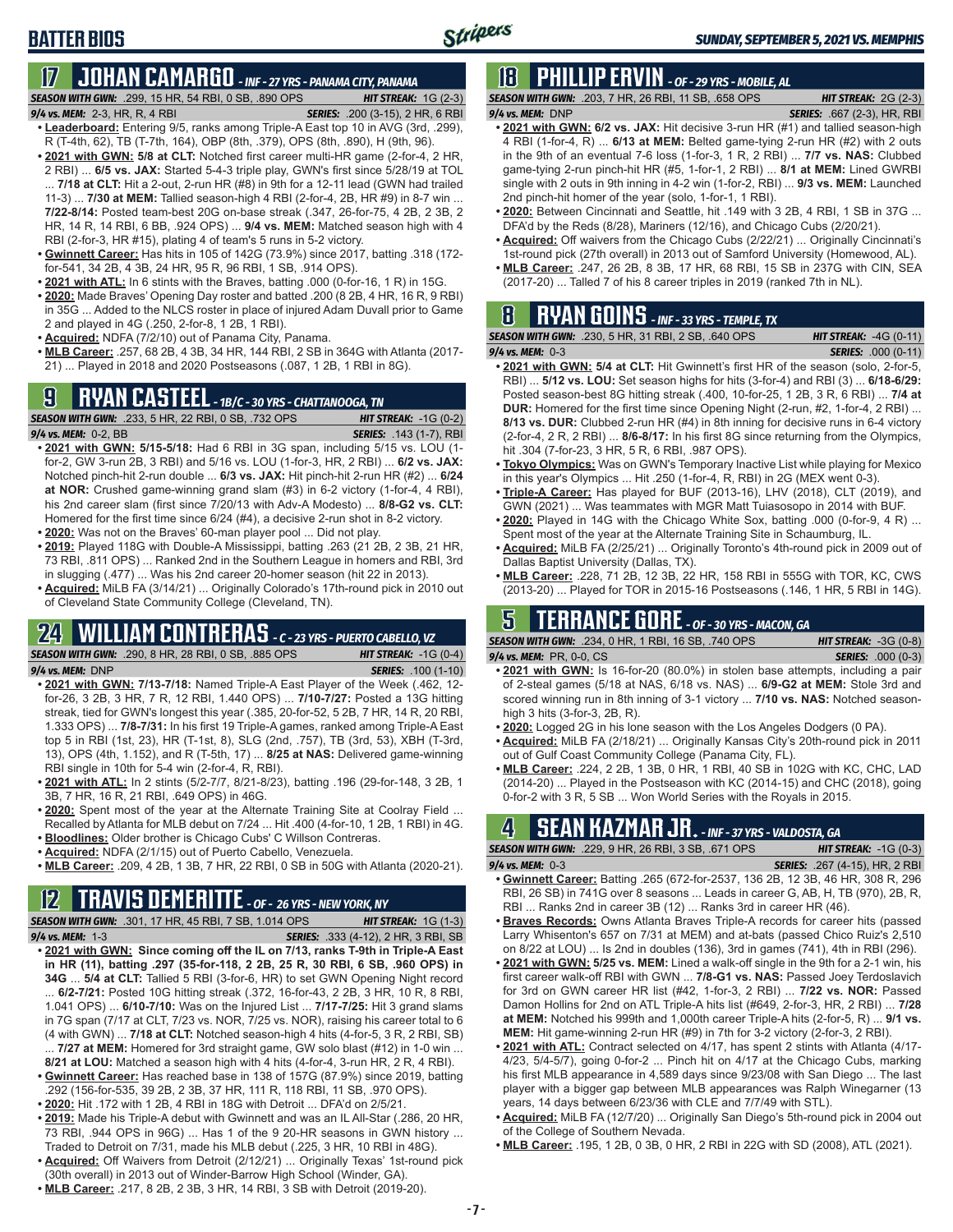# **BATTER BIOS**

#### **22 JASON KIPNIS** *- INF - 34 YRS - NORTHBROOK, IL SEASON WITH GWN:*.278, 6 HR, 22 RBI, 1 SB, .832 OPS *HIT STREAK:* 3G (4-8)

- *9/4 vs. MEM:*Def. Replacement, 0-0 *SERIES:* .750 (3-4), RBI **• 2021 with GWN: 5/28 vs. MEM:** Belted decisive 3-run HR (#1, 2-for-3, 3 RBI) ... **6/16 at NAS:** Hit game-winning HR (#2), a 2-run shot (2-for-4,, 2 RBI) ... **7/6-7/16:** Had 5 multi-hit efforts in 9G, batting .350 (14-for-40, 3 2B, 1 3B, 2 HR, 8 R, 10 RBI, .991 OPS) ... **7/14 at CLT:** Fell triple shy of the cycle (3-for-5, 2B, HR, 3 R, 2 RBI).
- **• 2020:** In his lone season with the Chicago Cubs, hit .237 (8 2B, 1 3B, 3 HR, 16 RBI, 1 SB) in 44G ... Played in 2G during the Postseason (0-for-3, 1 BB, 1 SO) ... Elected Free Agency on 10/28.
- **• Acquired:** MiLB FA (3/29/21) ... Originally Cleveland's 2nd-round pick in 2009 out of Arizona State University (Tempe, AZ).
- **• MLB Career:** .260, 260 2B, 24 3B, 126 HR, 545 RBI, 136 SB in 1,165G with CLE, CHC (2011-20) ... Was 2-time AL All-Star with the Indians (2013, 2015) ... Hit .192 (3 2B, 1 3B, 4 HR, 9 RBI) in 26G during the Postseason with CLE (2013, 2016-18) and CHC (2020).

# **20 JONATHAN MORALES** *- C - 26 YRS - ARROYO, PUERTO RICO*

*SEASON WITH GWN:*.164, 2 HR, 11 RBI, 0 SB, .435 OPS *HIT STREAK:* 1G (1-2) *9/4 vs. MEM:*1-2, 2B, R, BB *SERIES:* .200 (1-5), 2B

- **• 2021 with GWN: 5/7 at CLT:** Tied his single-game career high with 5 RBI, going 2-for-6 with a 3-run HR (#1) in the 9th ... **8/6 vs. CLT:** Hit a 2-out walk-off single in 11th inning for 4-3 win (2nd career walk-off with GWN, last on 7/21/18 vs. PAW) 8/20 at LOU: Went 4-for-4 (2B, HR, 2 R, 3 RBI), his most hits in a game since 8/13/16 with Class-A Rome at Hickory (career-best 5-for-5).
- **• 2020:** Spent entire year at Braves Alternate Training Site in Gwinnett (no MLB debut) ... Played for Caguas of the Puerto Rican Winter League (.394, 3 HR, 9 RBI in 13G), earning PWL Postseason All-Star honors.
- **• 2019:** Hit .240 (13 2B, 2 HR, 27 R, 25 RBI) in 80G between Double-A Mississippi and Gwinnett ... Logged 1 game during the IL Playoffs (0-for-1, BB).
- **• Acquired:** Braves' 25th-round pick in 2015 out of Miami-Dade CC.

#### **15 CRISTIAN PACHE** *- OF - 22 YRS - SANTO DOMINGO CENTRO, D.R.*

*SEASON WITH GWN:*.267, 9 HR, 36 RBI, 8 SB, .771 OPS *HIT STREAK:* 2G (3-7) *9/4 vs. MEM:* 1-3, R, RBI *SERIES:* .385 (5-13), 3 RBI, SB

- **• MLB.com Prospect Ranks:** #1 (Braves Top 30), #40 (Top 100). **• 2021 with GWN: Ranks 4th in Triple-A East in batting since 8/1, hitting .330 (29-for-88, 6 2B, 3 HR, 14 R, 14 RBI, 4 SB, .898 OPS) in 25G** ... **5/29- 6/1:** Assigned to rehab (right hamstring inflammation), played 1G before being activated/optioned on 6/2 ... **6/5 vs. JAX:** Went 3-for-6 with 2 doubles, including game-tying 2-run double in 9th ... **6/10 at MEM:** Tallied first career multi-HR game
- (3-for-5, 2 HR, 3 R, 4 RBI) ... **6/30 at DUR:** Notched last-at-bat GWRBI single in 9th for 2-1 win (2-for-3, 2B, RBI) ... **7/21 vs. NOR:** Homered in both games of a DH (#3-4, 2-for-6, 2 R, 2 RBI) ... **7/8-7/28:** Hit .286 (18-for-63, 1 2B, 4 HR, 16 R, 11 RBI, 3 SB, .858 OPS) in 17G ... **8/11 vs. DUR:** Went 4-for-6 with 5 RBI in a DH sweep, tallying 2 HR (#8-9) and delivering 2-out walk-off single in G1 (won 4-3).
- **• 2021 with ATL:** On Atlanta's Opening Day roster for the first time ... Hit .111 (3 2B, 1 HR, 6 R, 4 RBI) in 22G ... Placed on IL twice, on 4/14 and 5/14.
- **• 2020:** Spent most of the year at the Alternate Training Site ... Made his MLB debut on 8/21 vs. Philadelphia (1-for-4) ... Played just 2G during regular season (.250) ... Also made MLB Postseason debut (.182, 1 2B, 1 HR, 4 R, 4 RBI in 12G).
- **• 2019:** Between Mississippi (104G) and Gwinnett (26G), hit .277 (36 2B, 9 3B, 12 HR, 63 R, 61 RBI, 8 SB, .802 OPS) in 130G ... Named a Southern League Postseason All-Star and MLB All-Star Futures Game participant.
- **• Acquired:** NDFA (7/4/15) out of Santo Domingo Centro, D.R.
- **• MLB Career:** .119, 3 2B, 0 3B, 1 HR, 4 RBI, 0 SB in 24G with Atlanta (2020-21).

# **2 YOLMER SANCHEZ** *- INF - 29 YRS - MARACAY, VENEZUELA*

*SEASON WITH GWN:*.219, 8 HR, 30 RBI, 4 SB, .667 OPS *HIT STREAK:* -1G (0-1)

- *9/4 vs. MEM:*Def. Replacement, 0-1 *SERIES:* .375 (3-8), 2B, 2 RBI **• 2021 with GWN: Batting .286 (28-for-98, 2 2B, 1 3B, 7 HR, 16 R, 17 RBI, .895 OPS) in 32G since 7/22** ... **5/7 at CLT:** Went 3-for-5 (3 R, 3 RBI) with GWN's first triple of the year ... **6/9-G2 at MEM:** Stole home as part of a double-steal with Drew Waters, scored tying run in 3-1 win (1-for-2, R, SB) ... **7/30 at MEM:** Recorded 2nd career multi-HR game (1st since 5/2/15, CLT vs. SWB), hitting 2 solo shots (#4-5) including GW blast in 8th for 8-7 win (2-for-3, 3 R, 2 RBI) ... **8/26 at NAS:** Fell a homer shy of the cycle (3-for-4, 2B, 3B, RBI) in 2-1 win.
- **• 2020:** Played 11G with the Chicago White Sox, batting .313 (3 2B, 1 HR, 1 RBI, 1.164 OPS) ... Made his MLB Postseason debut in the ALWCS (1G, no at-bat).
- **• Acquired:** MiLB FA (3/31/21) ... Originally a NDFA with Chi. White Sox (5/29/09).
- **• MLB Career:** .245, 113 2B, 24 3B, 32 HR, 215 RBI, 30 SB in 657G with the Chi. White Sox (2014-20) ... Won an AL Gold Glove in 2019 (.987 FPCT at 2B).

## **26 TRAVIS SNIDER** *- OF/INF - 33 YRS - KIRKLAND, WA*

*SEASON WITH GWN:*.175, 4 HR, 15 RBI, 3 SB, .614 OPS *HIT STREAK:* 1G (1-3) *9/4 vs. MEM:* DNP *SERIES:* .143 (1-7), RBI, SB

- **• 2021 with GWN: 6/18 vs. NAS:** Homered (#2) as part of 6-run comeback in 8-7 win (1-for-3, 2 RBI) ... **7/15 at CLT:** Blasted go-ahead 2-run HR (#3) in 8th of 11-10 win (1-for-4, 2 RBI) ... **7/31 at MEM:** Delivered GW 2-run double in 2-1 win (1-for-4, 2 RBI) ... **8/21 at LOU:** Belted pinch-hit 3-run HR (#4).
- **• 2020:** Signed by Miami on 7/24 and reported to the Marlins' Alternate Training Site in Jupiter, FL, but was released on 8/27 and did not reach the Majors.
- **• 2019:** Played for Triple-A Reno in Arizona's system (.294, 22 2B, 4 3B, 11 HR, 41 RBI, 3 SB, .899 OPS in 93G).
- **• Acquired:** MiLB FA (2/26/21) ... Originally Toronto's 1st-round pick (14th overall) in 2006 out of Henry M. Jackson High School (Mill Creek, WA).
- **• MLB Career:** .244, 100 2B, 7 3B, 54 HR, 212 RBI, 22 SB in 630G with TOR, PIT, BAL (2008-15) ... Played for PIT in Postseason from 2013-15 (1-for-4 in 3G).

# **11 Drew WATERS** *- OF - 22 YRS - ATLANTA, GA*

| <b>SEASON WITH GWN:</b> .234, 8 HR, 31 RBI, 23 SB, .707 OPS | <b>HIT STREAK:</b> $1G(1-3)$   |
|-------------------------------------------------------------|--------------------------------|
| 9/4 vs. MEM: $1-3$ , $2R$ , SB                              | <b>SERIES:</b> .154 (2-13), SB |

- **• Leaderboard:** Entering 9/5, ranks among Triple-A East top 10 in stolen bases (T-5th, 23) and runs (T-9th, 58).
- **• MLB.com Prospect Ranks:** #3 (Braves Top 30), #83 (Top 100 Prospects).
- **• 2021 with GWN: 5/15-6/10:** Hit .316 (25-for-79, 4 2B, 3 HR, 16 R, 9 RBI, 6 SB, .906 OPS) in 21G ... **5/18 at NAS:** Recorded first career multi-HR game (3-for-5, 2 HR, 3 RBI) and became the first GWN player to homer from both sides of the plate since Mel Rojas Jr. (7/7/16 at CLT) ... **5/19 at NAS:** Fell a triple shy of the cycle in first 4-hit game at Triple-A (4-for-5, 2B, HR, 2 R, 2 RBI, 2 SB) ... **6/9-G2 at MEM:** Lined RBI single in 8th (2-for-3, R, RBI) for last-at-bat 3-1 win ... **7/2-7/18:** Posted 13G on-base streak (.357, 20-for-56, 8 2B, 1 3B, 2 HR, 14 R, 10 RBI, 4 SB) ... **7/1-7/31:** Led Triple-A East in XBH with 17, batting .301 (31-for-103, 11 2B, 1 3B, 5 HR, 23 R, 17 RBI, 5 SB, .924 OPS) in 24G.
- **• Futures Game:** Played for the NL Team in the 2021 SiriusXM All-Star Futures Game on 7/11 at Coors Field (1-for-1, BB) ... Was the 7th active Gwinnett player selected to the game (1st since RHP Touki Toussaint in 2018).
- **• 2020:** Spent entire year at Braves Alternate Site in Gwinnett (no MLB debut).
- **• 2019:** Hit .309 (40 2B, 9 3B, 7 HR, 80 R, 52 RBI, 16 SB) in 134G with Double-A Mississippi and Gwinnett ... Won Southern League Batting Title (.319, best in MIS history) and Most Valuable Player (1st in MIS history) ... Ranked among MiLB top 5 in doubles (T-3rd, 40) and hits (5th, 163).
- **• Acquired:** Braves' 2nd-round pick in 2017 out of Etowah High School (Woodstock, GA) ... Named Gatorade Georgia Baseball Player of the Year in 2017.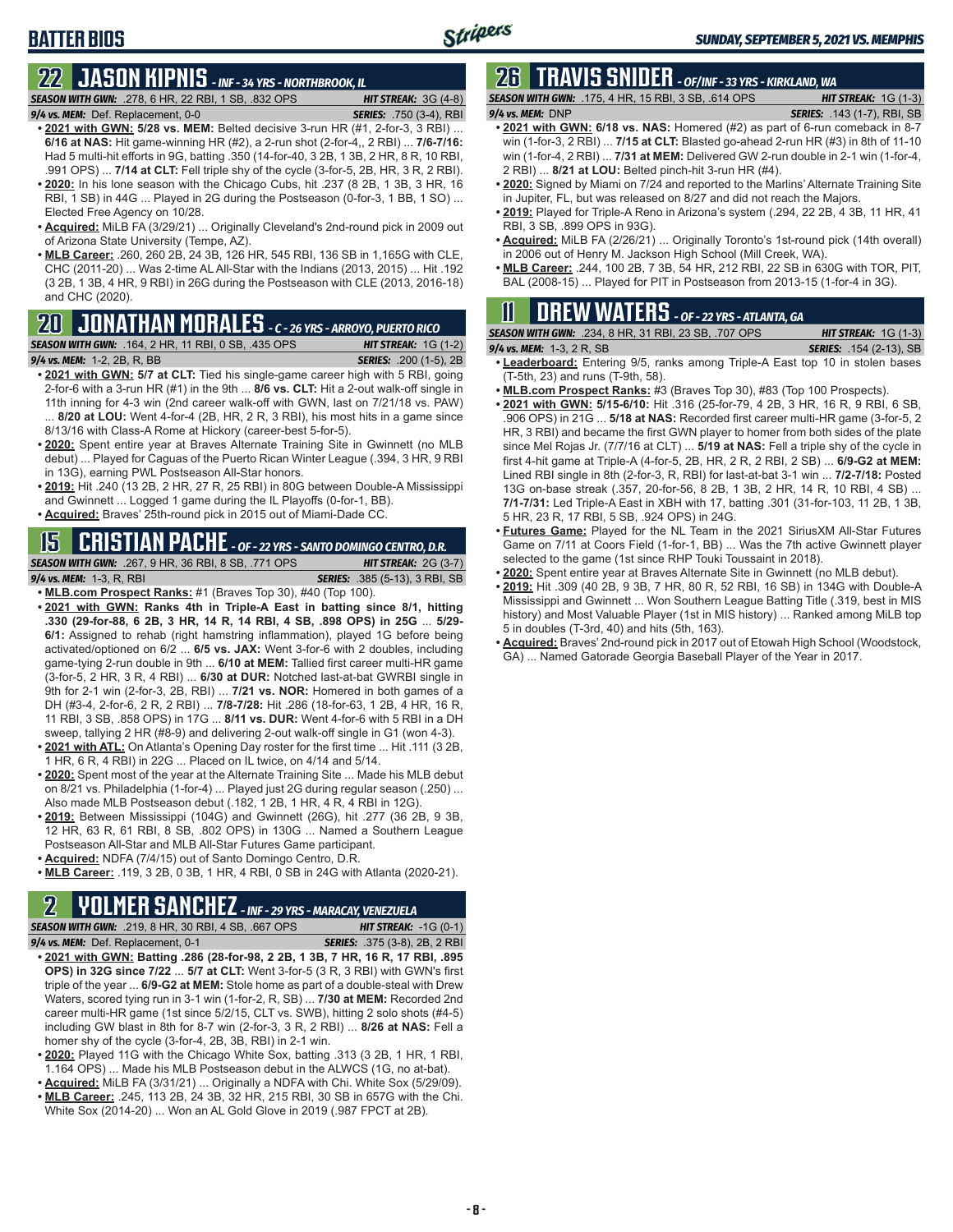## **SEASON SUMMARY**



## **TEAM HIGHS & LOWS**

| <b>OFFENSE:</b>                                                                     |                                    |
|-------------------------------------------------------------------------------------|------------------------------------|
|                                                                                     |                                    |
|                                                                                     |                                    |
|                                                                                     |                                    |
|                                                                                     |                                    |
|                                                                                     |                                    |
|                                                                                     |                                    |
|                                                                                     |                                    |
|                                                                                     |                                    |
|                                                                                     |                                    |
|                                                                                     |                                    |
|                                                                                     |                                    |
|                                                                                     |                                    |
|                                                                                     |                                    |
|                                                                                     |                                    |
|                                                                                     |                                    |
|                                                                                     |                                    |
| <b>PITCHING:</b>                                                                    |                                    |
| <b>DEFENSE:</b><br>Most Double Plays Turned, Game  3 (6x, last: 8/21 at Louisville) | $M$ est Cteler Desse Allewed Cense |

| Most Double Plays Turned, Game  3 (6x, last: 8/21 at Louisville) |  |
|------------------------------------------------------------------|--|
|                                                                  |  |
|                                                                  |  |
|                                                                  |  |
|                                                                  |  |
|                                                                  |  |

# **TEAM MISCELLANEOUS**

| Largest Blown Lead (Loss)3 Runs (4x, last: 8/6 vs. Charlotte, 5-2, 6-10) |
|--------------------------------------------------------------------------|
|                                                                          |
| Longest Game, Time……………………………………………………4:26 (5/4 at Charlotte)            |
|                                                                          |
|                                                                          |
|                                                                          |
|                                                                          |
|                                                                          |
|                                                                          |
|                                                                          |
|                                                                          |

## **INDIVIDUAL HIGHS & LOWS**

| HIIING (GAME): |  |
|----------------|--|
|                |  |
|                |  |
|                |  |
|                |  |
|                |  |
|                |  |
|                |  |
|                |  |
|                |  |
|                |  |
|                |  |
|                |  |
|                |  |
|                |  |

#### **PITCHING (GAME):**

**HITTING (GAME):**

#### **DEFENSE (GAME):**

## **STREAKS**

#### **OFFENSIVE (LONGEST IN 2021 ONLY):**

#### **PITCHING (LONGEST IN 2021 ONLY):**

| Consecutive Starts with Win3 Starts (2x, last: K. Wright, 8/13-8/26) |
|----------------------------------------------------------------------|
|                                                                      |
|                                                                      |
| Consecutive Quality Starts 3 Starts (2x, last: Muller, 8/18-Current) |
|                                                                      |

## **LAST TIME IT HAPPENED (GWINNETT REGULAR-SEASON HISTORY)**

#### **INDIVIDUAL OFFENSE:**

|                             | Homers, Both Sides of Plate  Drew Waters (5/18/21 at Nashville)            |
|-----------------------------|----------------------------------------------------------------------------|
|                             |                                                                            |
|                             |                                                                            |
|                             | Back-to-Back-to-Back Homers  Arcia/Camargo/Demeritte (5/8/21 at Charlotte) |
|                             |                                                                            |
|                             |                                                                            |
|                             |                                                                            |
|                             |                                                                            |
|                             |                                                                            |
|                             |                                                                            |
|                             |                                                                            |
|                             |                                                                            |
|                             |                                                                            |
|                             |                                                                            |
| <b>INDIVIDUAL PITCHING:</b> |                                                                            |
| 9.0-Inning Perfect Game     | Never                                                                      |

| 9.0-Inning No-Hitter (Solo)Todd Redmond (5/28/10 at Louisville)                 |  |
|---------------------------------------------------------------------------------|--|
| 9.0-Inning No-Hitter (Comb.)  Wooten/Marksberry/Ramirez (6/30/16 at Louisville) |  |
|                                                                                 |  |
|                                                                                 |  |
|                                                                                 |  |
| 21 Consecutive Saves Converted Jairo Asencio (9/6/09-8/8/11)                    |  |
| 25.0-Inning Scoreless Streak Stephen Marek, 25.1 IP (6/6/10-8/2/10)             |  |
|                                                                                 |  |

#### **TEAM OFFENSE:**

| <b>TEAM PITCHING:</b> |                                                                    |
|-----------------------|--------------------------------------------------------------------|
|                       |                                                                    |
|                       |                                                                    |
|                       |                                                                    |
|                       |                                                                    |
|                       |                                                                    |
|                       |                                                                    |
|                       |                                                                    |
|                       |                                                                    |
| <b>TEAM DEFENSE:</b>  |                                                                    |
|                       | Turn a Triple Play 6/5/21 vs. Jacksonville (Camargo-Kipnis-Snider) |
|                       |                                                                    |

## Commit 5 Errors ..........................................................................8/17/10 vs. Norfolk

## **TEAM MISCELLANEOUS:**<br>18-Run Margin of Victory....